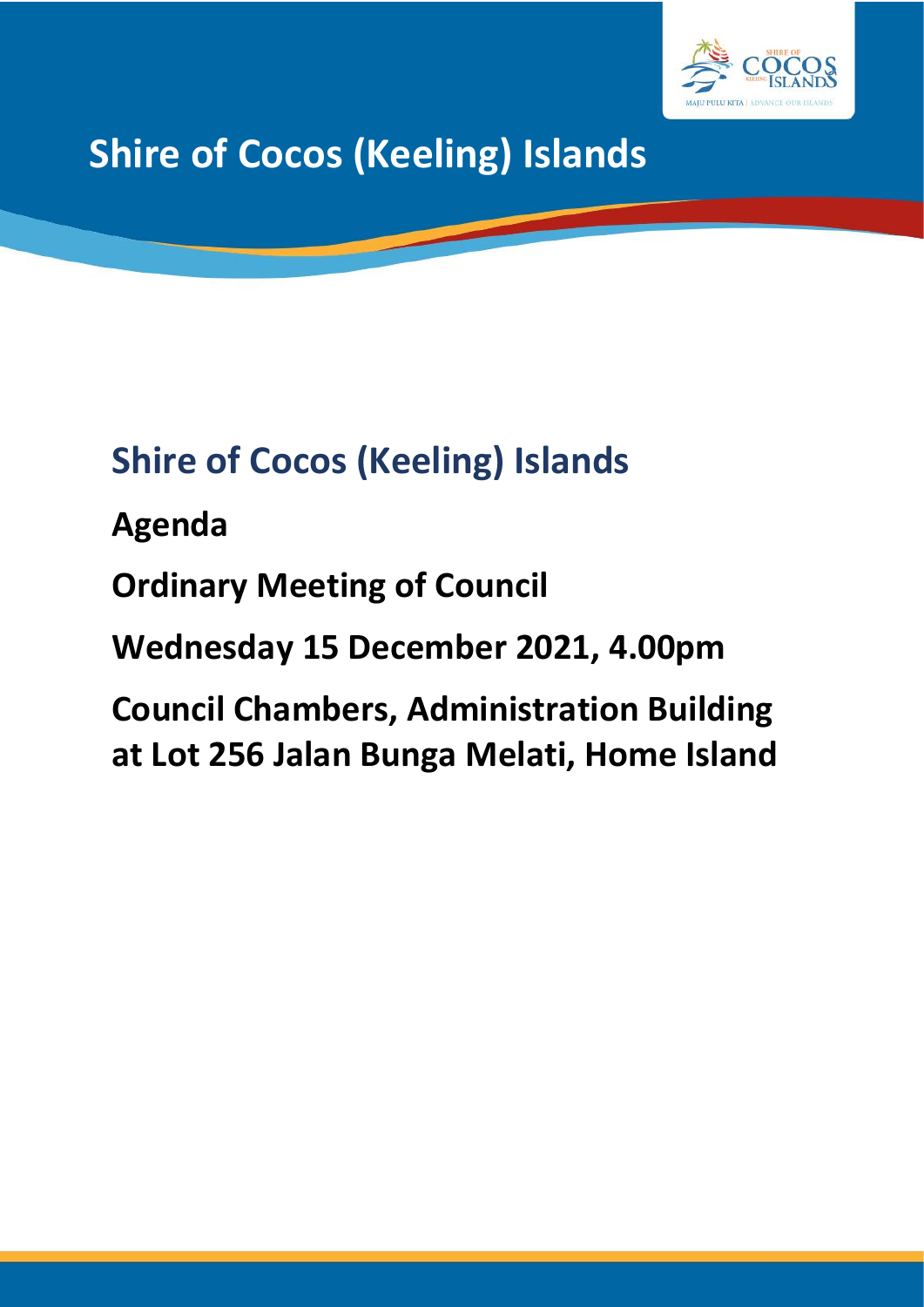



## **Disclaimer**

Members of the public should note that in any discussion regarding any planning or other application that any statement or intimation of approval made by any member or officer of the Shire during the course of any meeting is not intended to be and is not to be taken as notice of approval from the Shire. No action should be taken on any item discussed at a Council meeting prior to written advice on the resolution of the Council being received. Any plans or documents contained in this document may be subject to copyright law provisions (Copyright Act 1968, as amended) and the express permission of the copyright owner(s) should be sought prior to the reproduction.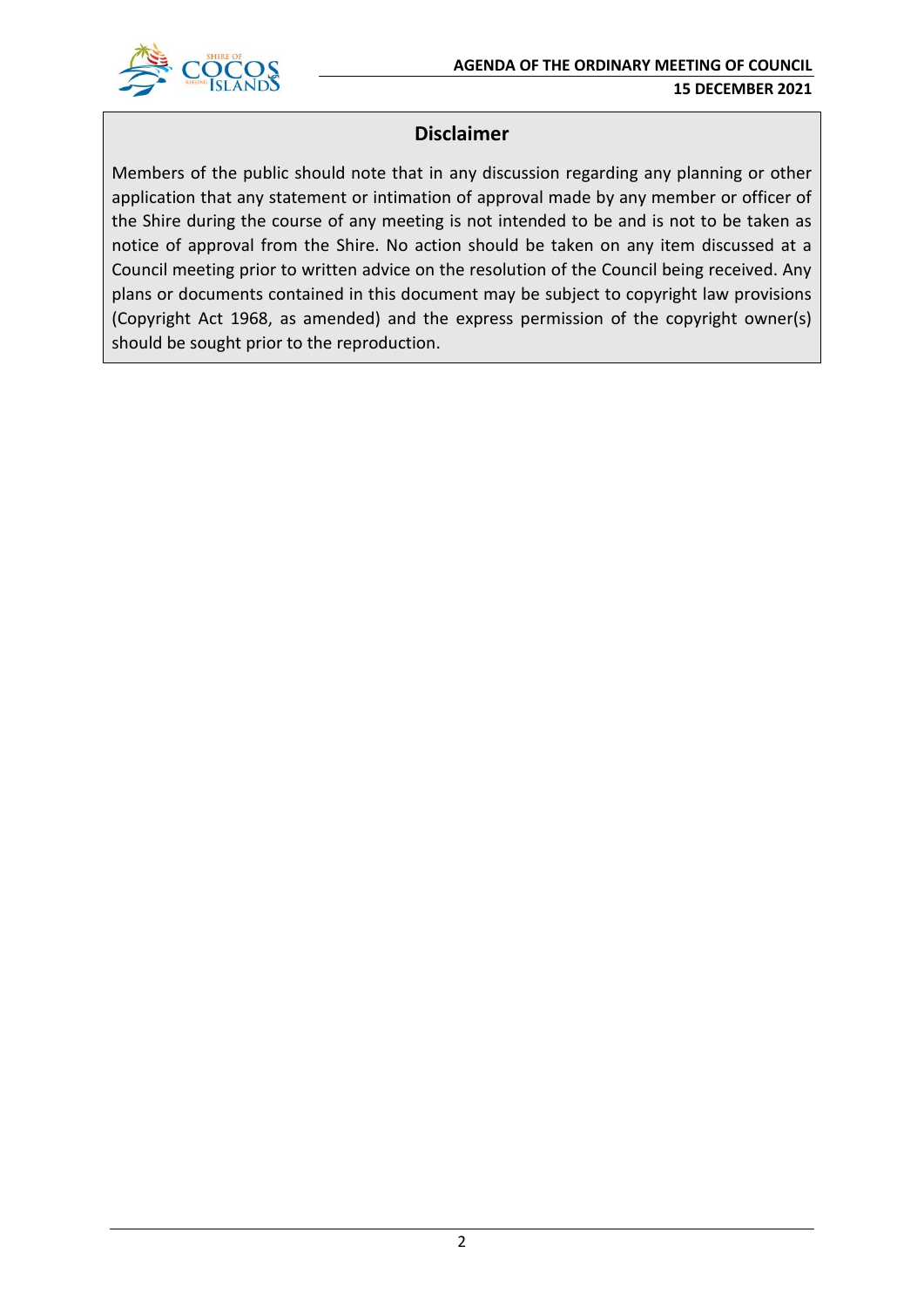

## **OUR VALUES**

**Service**

Provide the best service we can.

We serve the community and each other.

#### **Accountability**

We take responsibility for our own actions.

We do what we say we will do.

Mistakes are an opportunity to learn.

**Support**

We support our team and our community.

Look for opportunities to help each other.

#### **Respect**

We respect and value others.

Our interactions are always respectful towards others.

## **Integrity**

We will be honest and transparent with all our dealings.

Maintain confidentiality.

Trust each other.

#### **Achievement**

Being proactive and enabling the outcomes.

Be creative and think outside the square.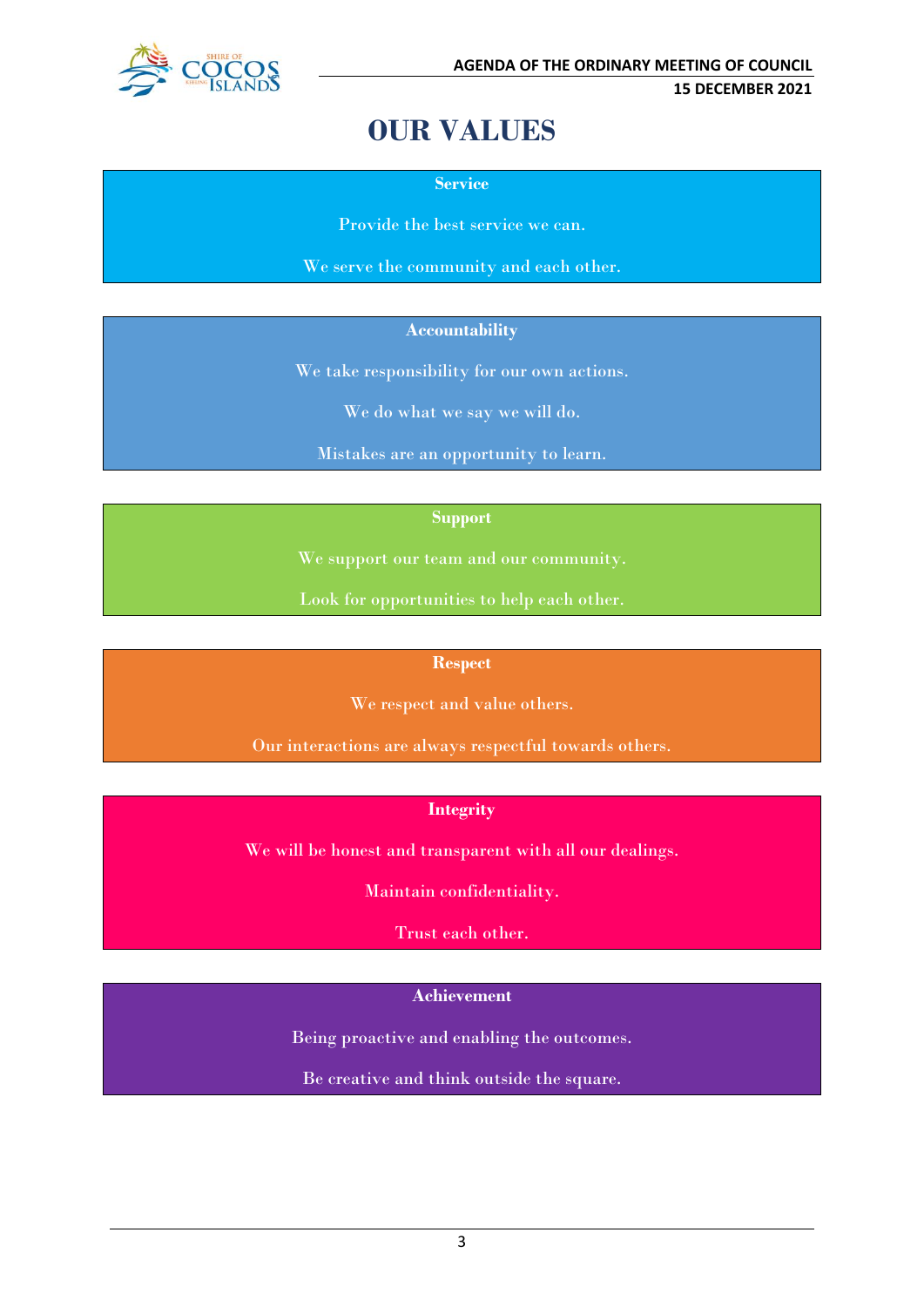

**15 DECEMBER 2021**

#### **TABLE OF CONTENTS**

| <b>ITEM</b>             | <b>SUBJECT</b>                                                                                                                                | <b>PAGE</b>             |  |
|-------------------------|-----------------------------------------------------------------------------------------------------------------------------------------------|-------------------------|--|
| $\mathbf{1}$            | <b>OPENING/ANNOUNCEMENTS OF VISITORS</b>                                                                                                      | 6                       |  |
| $\overline{2}$          | ATTENDANCE/APOLOGIES/LEAVE OF ABSENCE (PREVIOUSLY<br><b>APPROVED)</b>                                                                         |                         |  |
| $\overline{\mathbf{3}}$ | <b>RESPONSE TO PREVIOUS PUBLIC QUESTIONS TAKEN ON NOTICE</b>                                                                                  | 6                       |  |
| 4                       | <b>PUBLIC QUESTION TIME</b>                                                                                                                   | 6                       |  |
| 5                       | <b>LEAVE OF ABSENCE</b>                                                                                                                       | $\overline{\mathbf{z}}$ |  |
| 5.1                     | LEAVE OF ABSENCE (PREVIOUSLY APPROVED)                                                                                                        | $\overline{7}$          |  |
| 5.2                     | APPLICATION FOR LEAVE OF ABSENCE                                                                                                              | $\overline{7}$          |  |
| 6                       | PETITIONS/DEPUTATIONS/PRESENTATIONS                                                                                                           | $\overline{7}$          |  |
| $\overline{\mathbf{z}}$ | <b>CONFIRMATION OF MINUTES OF PREVIOUS MEETINGS</b>                                                                                           | $\overline{\mathbf{z}}$ |  |
| 7.1                     | ORDINARY COUNCIL MEETING HELD ON 24 NOVEMBER 2021                                                                                             | $\overline{7}$          |  |
| 8                       | ANNOUNCEMENTS BY THE PRESIDING MEMBER AND COUNCILLORS                                                                                         | $\overline{\mathbf{z}}$ |  |
| 9                       | <b>DECLARATION OF INTERESTS</b>                                                                                                               | 7                       |  |
| 10                      | <b>REPORT AND RECOMMENDATIONS FROM COMMITEES</b>                                                                                              | 8                       |  |
|                         | <b>REPORTS OF OFFICERS</b>                                                                                                                    |                         |  |
| 10.1                    | <b>FINANCE</b>                                                                                                                                | 8                       |  |
| 10.1.1                  | <b>MONTHLY FINANCIAL REPORT - NOVEMBER 2021</b>                                                                                               | 8                       |  |
| 10.1.2                  | SCHEDULE OF ACCOUNTS PAID FOR THE PERIOD 1 NOVEMBER 2021 TO<br><b>31 NOVEMBER 2021</b>                                                        | 11                      |  |
| 10.2                    | <b>LEASES</b>                                                                                                                                 | 14                      |  |
| <b>NIL</b>              |                                                                                                                                               | 14                      |  |
| 10.3                    | <b>PLANNING/BUILDING</b>                                                                                                                      | 14                      |  |
| 10.3.1                  | CONDITION OF DEVELOPMENT APPROVAL - REQUEST FOR EXTENSION -<br>PART LOT 100 - WEST ISLAND (RED CLAW)                                          | 14                      |  |
| 10.4                    | <b>ADMINISTRATION</b>                                                                                                                         | 20                      |  |
| 10.4.1                  | PERMISSION TO IMPORT VEHICLE TO HOME ISLAND                                                                                                   | 20                      |  |
| 10.4.2                  | APPOINTMENT OF A SHIRE NOMINATED COMMUNITY REPRESENTATIVE<br>TO PULU KEELING NATIONAL PARK COMMUNITY MANAGEMENT<br><b>COMMITTEE (PKNPCMC)</b> | 23                      |  |
| 10.4.3                  | APPOINTMENT OF AN EXTERNAL MEMBER TO THE AUDIT AND<br><b>GOVERNANCE COMMITTEE</b>                                                             | 26                      |  |
| 11                      | <b>MINUTES TO BE RECEIVED</b>                                                                                                                 | 30                      |  |
| 12                      | <b>ELECTED MEMBERS MOTIONS OF WHICH PREVIOUS NOTICE HAS BEEN</b><br><b>GIVEN</b>                                                              | 30                      |  |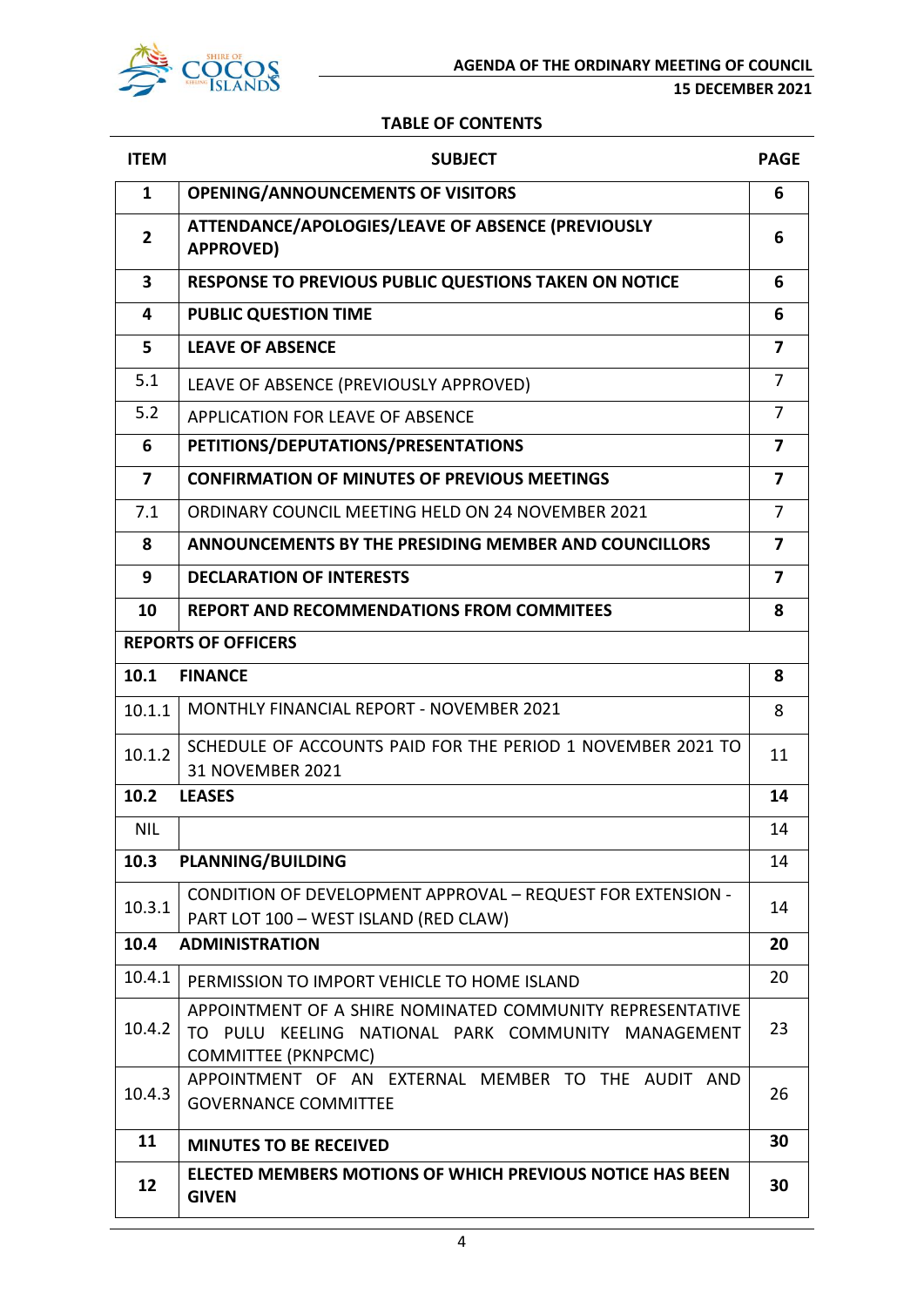

#### **15 DECEMBER 2021**

| 13         | <b>MOTIONS WITHOUT NOTICE WITH LEAVE OF COUNCIL</b>        | 30 |
|------------|------------------------------------------------------------|----|
| 14         | <b>MATTERS BEHIND CLOSED DOORS</b>                         | 30 |
| 15         | <b>MATTERS RELATING TO THE LAND TRUSTS</b>                 | 30 |
| 15.1       | <b>TRUSTS ADMINISTRATION</b>                               | 32 |
| <b>NIL</b> |                                                            | 32 |
| 15.2       | <b>TRUSTS LEASES</b>                                       | 32 |
| <b>NIL</b> |                                                            | 32 |
| 15.3       | <b>TRUSTS FINANCE</b>                                      | 32 |
| <b>NIL</b> |                                                            | 32 |
| 16         | NEW BUSINESS OF AN URGENT NATURE INTRODUCED BY DECISION OF | 32 |
|            | <b>MEETING (LATE ITEM)</b>                                 |    |
| 17         | <b>CLOSURE</b>                                             | 32 |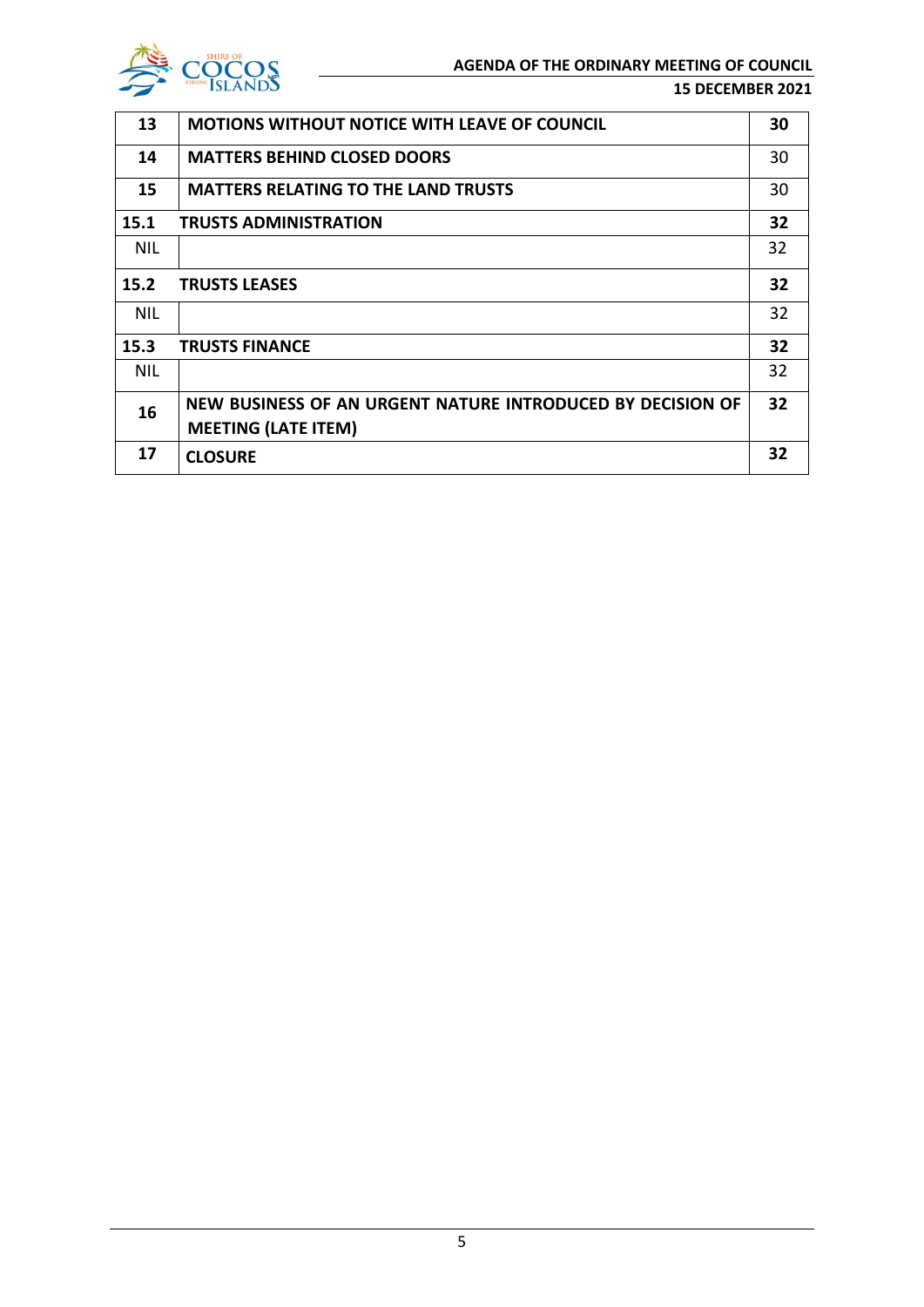

## **1. OPENING/ANNOUNCEMENTS OF VISITORS**

## **2. ATTENDANCE/APOLOGIES/LEAVE OF ABSENCE**

## **3. RESPONSE TO PREVIOUS PUBLIC QUESTIONS TAKEN ON NOTICE**

## **4. PUBLIC QUESTION TIME**

In accordance with section 5.24(1) (a) of the Local Government Act 1995, time is allocated for questions to be raised by members of the public, as follows:

(1) The minimum time to be allocated for the asking of and responding to questions raised by members of the public at ordinary meetings of councils and meetings referred to in regulation 5 is 15 minutes.

(2) Once all the questions raised by members of the public have been asked and responded to at a meeting referred to in sub regulation (1), nothing in these regulations prevents the unused part of the minimum question time period from being used for other matters.

Pursuant to regulation 7(4) (a) of the Local Government (Administration) Regulations 1996, questions from the public must relate to a matter affecting the local government.

In accordance with section 5.25 (1) (f) of the Local Government Act 1995 and the Local Government (Administration) Regulations 1996 regulation 11(e) a summary of each question raised by members of the public at the meeting and a summary of the response to the question will be included in the minutes of the meeting.

Where a question is taken on notice at the meeting, a summary of the response to the question will be included in the agenda for the following Council meeting.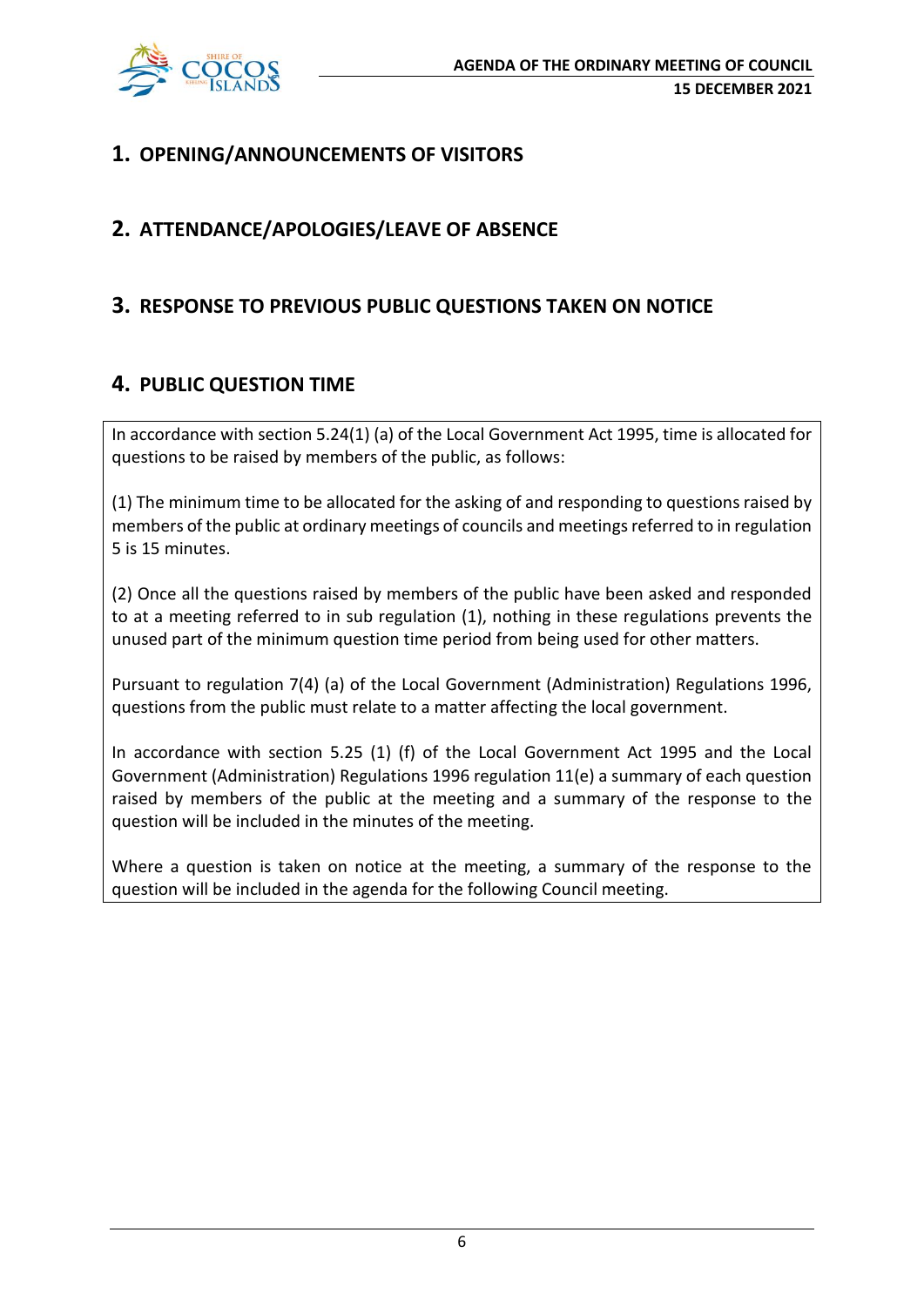

## **5. LEAVE OF ABSENCE**

The Local Government Act 1995 (Section 2.25) provides that a Council may, by resolution, grant leave of absence to a member for Ordinary Council Meetings. A member who is absent, without first obtaining leave of the Council, throughout three consecutive Ordinary meetings of the Council is disqualified from continuing his or her membership of the Council. Disqualification from membership of the Council for failure to attend Ordinary Meetings of the Council will be avoided so long as the Council grants leave prior to the member being absent. The leave cannot be granted retrospectively. An apology for non-attendance at a meeting is not an application for leave of absence.

## **5.1 LEAVE OF ABSENCE (PREVIOUSLY APPROVED)**

| <b>Councillor</b> | Date of Leave | <b>Approved by Council</b> |
|-------------------|---------------|----------------------------|
| <b>NIL</b>        |               |                            |

## **5.2 APPLICATION FOR LEAVE OF ABSENCE**

## **6. PETITIONS/DEPUTATIONS/PRESENTATIONS**

## **7. CONFIRMATION OF MINUTES OF PREVIOUS MEETING(S)**

7.1 Ordinary Council Meeting held on 24 November 2021 - Attachment 7.1

#### **OFFICER RECOMMENDATION**

**THAT COUNCIL BY SIMPLE MAJORITY, PURSUANT TO SECTIONS 5.22(2) AND 3.18 OF THE**  *LOCAL GOVERNMENT ACT 1995 (WA) (CKI),* **RESOLVES THAT THE MINUTES OF THE ORDINARY COUNCIL MEETING HELD ON 24 NOVEMBER 2021, AS PRESENTED IN ATTACHMENT 7.1 BE CONFIRMED AS A TRUE AND CORRECT RECORD OF PROCEEDINGS.**

## **8. ANNOUNCEMENTS BY THE PRESIDING MEMBER AND COUNCILLORS**

## **9. DECLARATION OF INTERESTS**

Councillors are to complete a Disclosure of Interest Form for each item they are required to disclose an interest in. The Form should be given to the Presiding Member before the meeting commences. After the meeting, the Form is to be provided to the Governance and Risk Coordinator for inclusion in the Disclosures Register.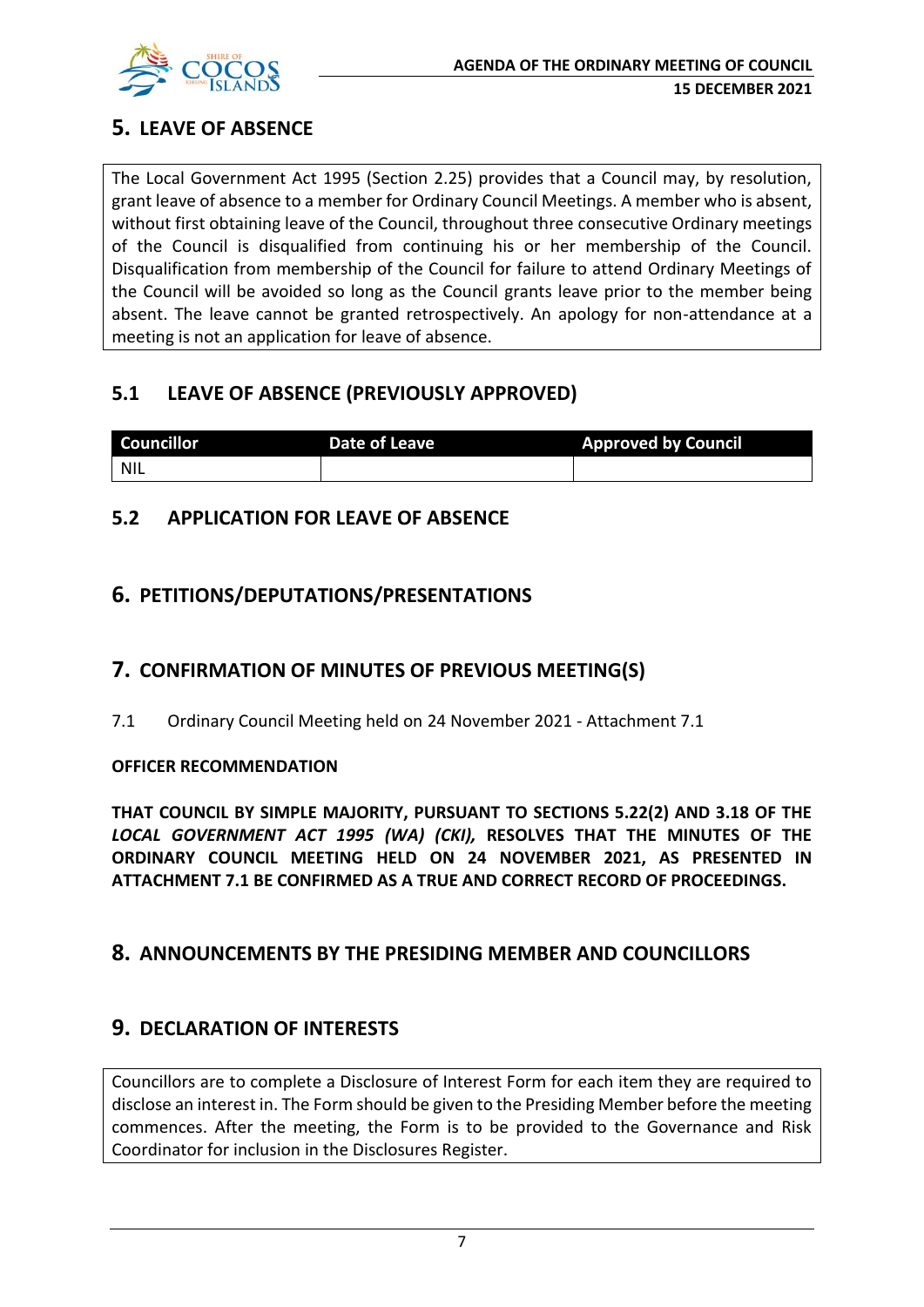

#### **15 DECEMBER 2021**

| <b>Name</b> | Item No. Interest | Nature |
|-------------|-------------------|--------|
| NIL         |                   |        |

## **10. REPORT AND RECOMMENDATIONS OF COMMITTEE**

#### **10.1 FINANCE**

#### **10.1.1 MONTHLY FINANCIAL REPORT - NOVEMBER 2021**

#### **Report Information**

| Date:                     | 15 December 2021                                    |
|---------------------------|-----------------------------------------------------|
| Location:                 | Not Applicable                                      |
| Applicant:                | Not Applicable                                      |
| File Ref:                 |                                                     |
| Disclosure of Interest:   |                                                     |
| <b>Reporting Officer:</b> | <b>Chief Executive Officer</b>                      |
| Island:                   | Shire Wide                                          |
| Attachments:              | 10.1.1.1 - Monthly Financial Report - November 2021 |

#### **Authority / Discretion**

#### **Definition**

|             | Advocacy       | When Council advocates on its own behalf or on behalf of its<br>community to another level of government/body/agency.                                                                                                                                                                                                                                        |
|-------------|----------------|--------------------------------------------------------------------------------------------------------------------------------------------------------------------------------------------------------------------------------------------------------------------------------------------------------------------------------------------------------------|
| $\boxtimes$ | Executive      | The substantial direction setting and oversight role of the<br>Council. E.g. adopting plans and reports, accepting tenders,<br>directing operations, setting and amending budgets.                                                                                                                                                                           |
|             | Legislative    | Includes adopting local laws, town planning schemes and<br>policies. Review when Council reviews decisions made by<br>officers.                                                                                                                                                                                                                              |
|             | Quasi-Judicial | When Council determines an application / matter that directly<br>affects a person's right and interest. The judicial character arises<br>from the obligations to abide by the principles of natural justice.<br>Examples of Quasi-Judicial authority include town planning<br>applications, building licenses, applications for other permits /<br>licenses. |
|             | Information    | Includes items provides to Council for information purposes only<br>that do not require a decision of Council (i.e. $-$ for noting).                                                                                                                                                                                                                         |

#### **Report Purpose**

The purpose of this report is to provide a monthly financial report for November 2021, which includes rating, investment, reserve, debtor, and general financial information to Elected Members in accordance with Section 6.4 of the *Local Government Act 1995 (WA) (CKI)*.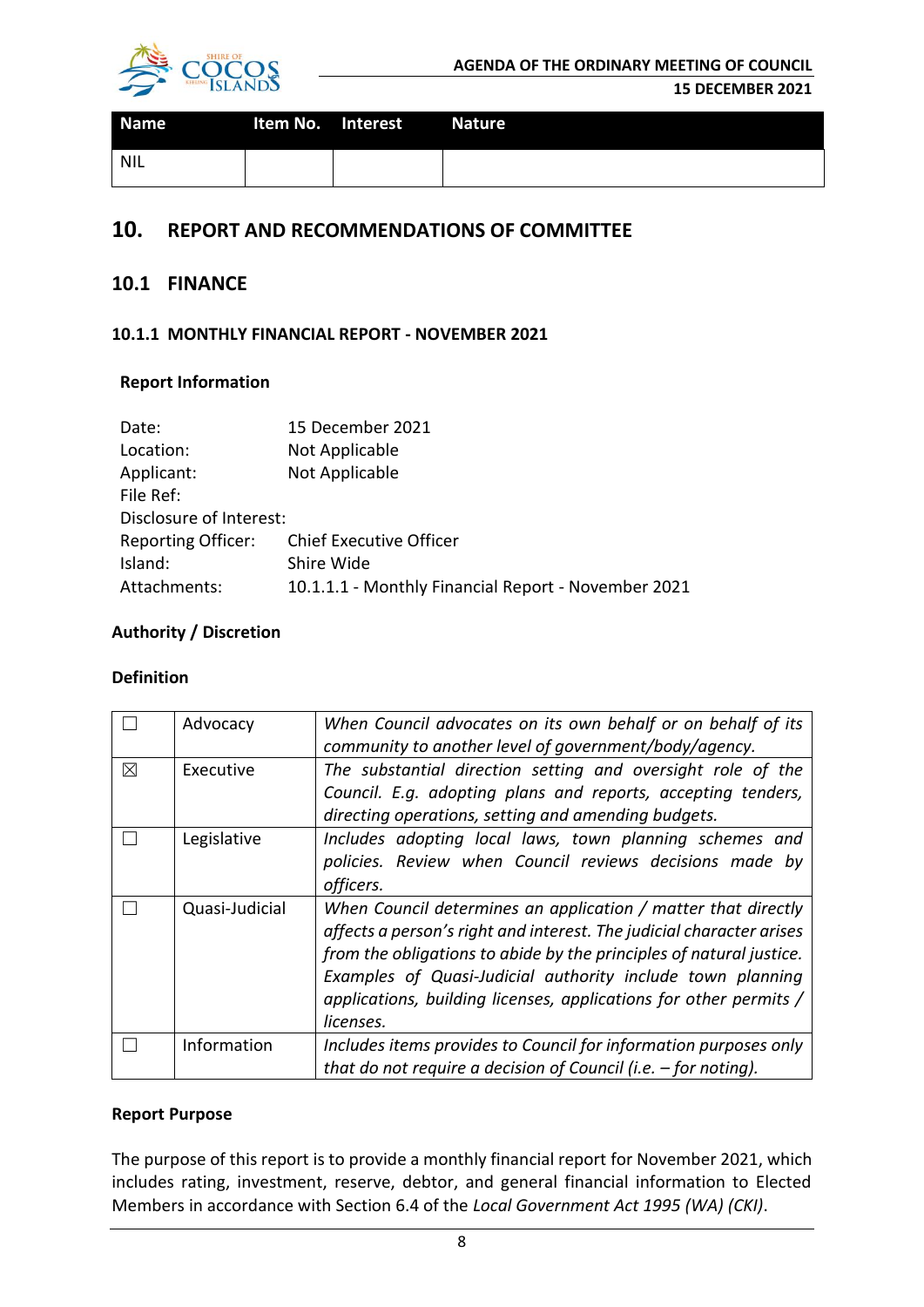

#### **Relevant Documents**

Available for viewing at the meeting. Nil

#### **Background**

The reporting of monthly financial information is a requirement under section 6.4 of the *Local Government Act 1995 (WA) (CKI)*, and Regulation 34 of the *Local Government (Financial Management) Regulations 1996* and provides oversight of the Shire's finances to Council.

#### **Comment**

The period of review is November 2021. The current closing municipal surplus for this period is \$1,243,175 compared to a budget position of \$419,759. This is considered a satisfactory result for the Shire as it is maintaining a healthy surplus position.

Income for the November 2021 period year to date is \$3,470,998 which is made up \$3,410,998 in operating revenues and \$60,000 in non-operating grants, contributions, and subsidies. The budget estimated \$3,246,533 would be received for the same period. The variance to budget is \$224,465.

Expenditure for the November 2021 period year to date is \$3,582,794. This is made up of \$3,023,446 in operating expenditure and \$559,347 in capital expenditure. The budget estimated \$4,276,477 would be spent for the same period. The variance to budget is \$693,683.

Details of all significant variances against the current budget are provided in the notes to the Monthly Financial Report contained within Attachment 10.1.1.1.

#### **Policy and Legislative Implications**

Regulation 34 of the *Local Government (Financial Management) Regulations 1996* requires all Local Governments to prepare each month a Statement of Financial Activity reporting on the revenue and expenditure for the month.

Financial Management Regulation 34 also requires this statement to be accompanied by:

- a. An explanation of the composition of the net current assets, less committal assets and restricted assets.
- b. An explanation of material variances; and
- c. Such supporting information that is relevant to the Local Government

#### **Strategic Implications**

Nil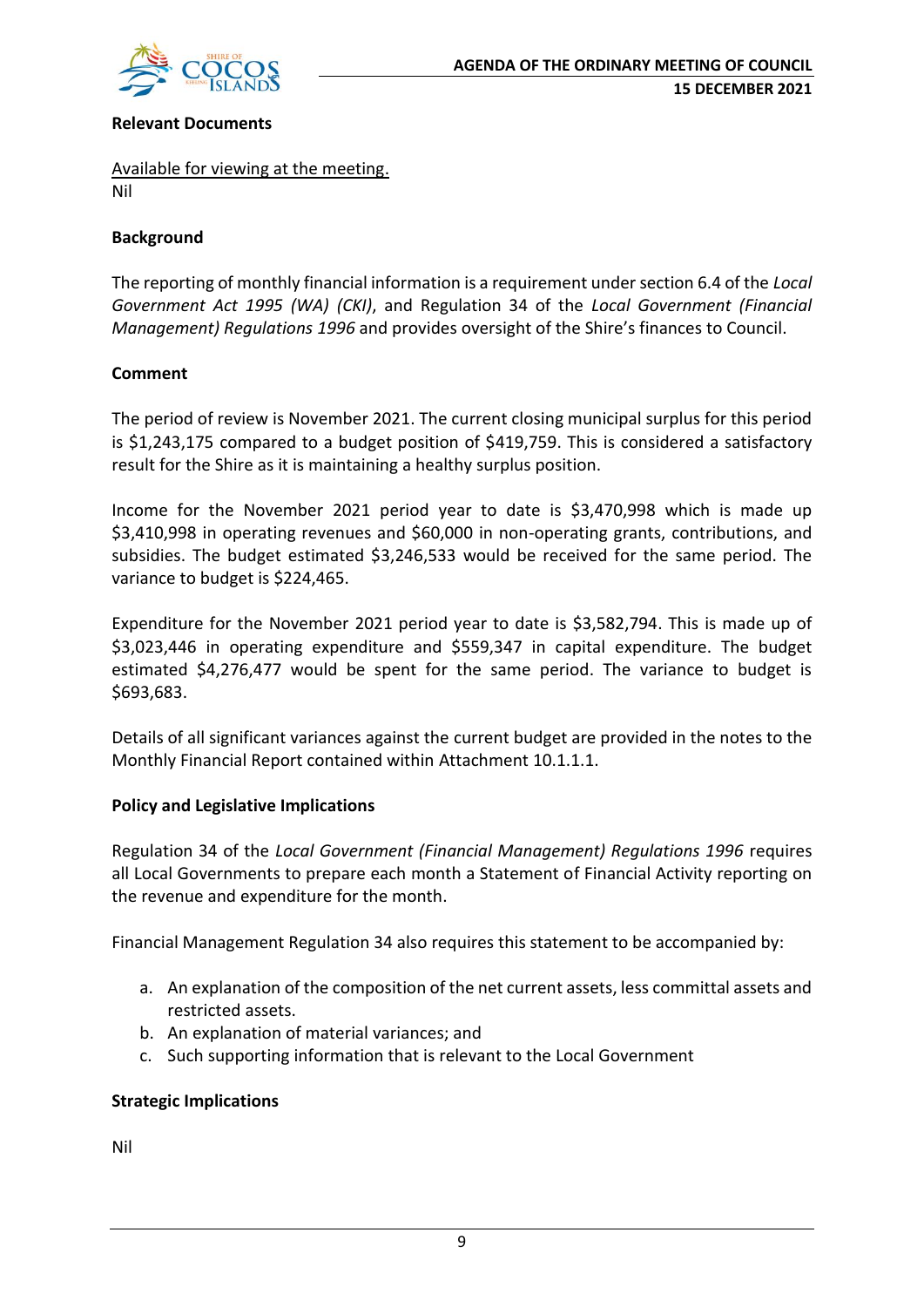

#### **Risk Implications**

| <b>Risk Category</b> | <b>Description</b>                                                                                                   | <b>Rating (consequence x</b><br>likelihood) | <b>Mitigation Action</b>                                                                                       |
|----------------------|----------------------------------------------------------------------------------------------------------------------|---------------------------------------------|----------------------------------------------------------------------------------------------------------------|
| Financial            | That budget allocations<br>significantly<br>are<br>exceeded.                                                         | Moderate (6)                                | Variances<br>are<br>monitored<br>and<br>highlighted to Council<br>on a monthly basis for<br>corrective action. |
| Reputation           | The monthly financial<br>statements are open to<br>public scrutiny.                                                  | Low $(3)$                                   | Procedures in place to<br>ensure all expenditure<br>is justifiable.                                            |
| Compliance           | The report is to be<br>presented to Council<br>within two months in<br>order to comply with<br>relevant legislation. | Low $(3)$                                   | There are processes in<br>place<br>to to<br>ensure<br>compliance<br>with<br>legislation.                       |
| Fraud                | That the report is<br>manipulated.                                                                                   | Low $(3)$                                   | Interim and end of year<br>audits.                                                                             |

#### **Risk Matrix**

| Consequence /<br><b>Likelihood</b> | Insignificant (1) | Minor $(2)$  | Medium (3)       | Major (4)        | Extreme (5)      |
|------------------------------------|-------------------|--------------|------------------|------------------|------------------|
| <b>Almost Certain (5)</b>          | Moderate (5)      | High $(10)$  | <b>High (15)</b> | Extreme (20)     | Extreme (25)     |
| Likely (4)                         | Low(4)            | Moderate (8) | <b>High (12)</b> | <b>High (16)</b> | Extreme (20)     |
| Possible (3)                       | Low(3)            | Moderate (6) | Moderate (9)     | High $(12)$      | <b>High (15)</b> |
| Unlikely (2)                       | Low(2)            | Low $(4)$    | Moderate (6)     | Moderate (8)     | <b>High (10)</b> |
| Rare (1)                           | Low (1)           | Low $(2)$    | Low(3)           | Low $(4)$        | Moderate (5)     |

#### **Conclusion**

That the Monthly Financial Report for the period ending 30 November 2021, including explanations of material variances, be received.

## **OFFICER RECOMMENDATION – ITEM NO 10.1.1**

#### **THAT COUNCIL:**

- **1. BY SIMPLE MAJORITY, PURSUANT TO THE** *LOCAL GOVERNMENT (FINANCIAL MANAGEMENT) REGULATIONS 1996* **RECEIVES THE MONTHLY FINANCIAL REPORT FOR THE PERIOD ENDING 30 NOVEMBER 2021, AS CONTAINED IN ATTACHMENT 10.1.1.1; AND**
- **2. ACCEPTS THE EXPLANATIONS FOR MATERIAL VARIANCES FOR THE PERIOD ENDING 30 NOVEMBER 2021, AS CONTAINED IN ATTACHMENT 10.1.1.1.**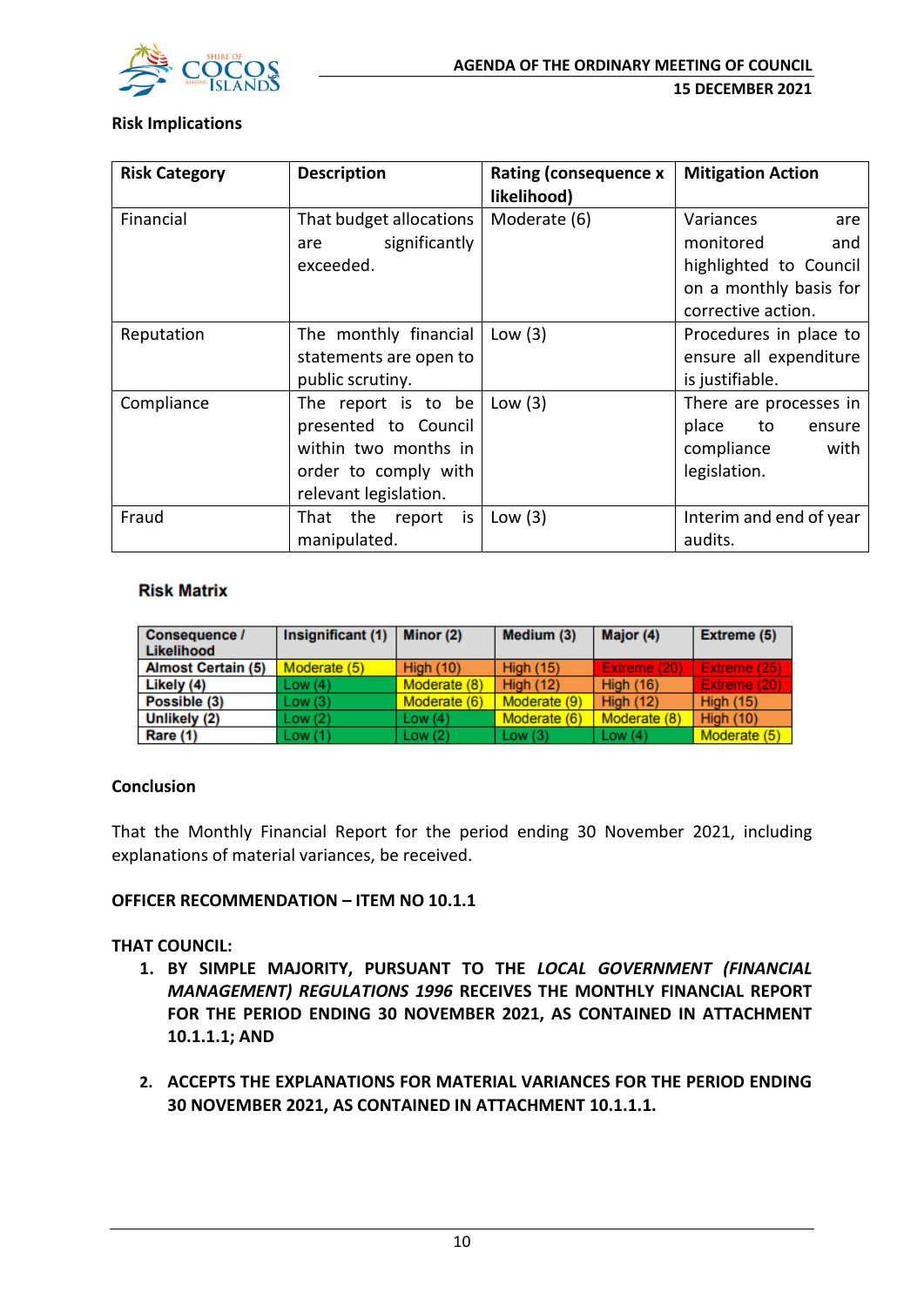

#### **10.1.2 SCHEDULE OF ACCOUNTS PAID FOR THE PERIOD 1 DECEMBER 2021 TO 31 DECEMBER 2021**

#### **Report Information**

| Date:                     | 02 December 2021                     |
|---------------------------|--------------------------------------|
| Location:                 | Not Applicable                       |
| Applicant:                | Not Applicable                       |
| File Ref:                 |                                      |
| Disclosure of Interest:   |                                      |
| <b>Reporting Officer:</b> | Senior Finance Officer               |
| Island:                   | Shire Wide                           |
| Attachments:              | 10.1.2.1 – Schedule of Accounts Paid |
|                           | 10.1.2.2 – Credit Card Transaction   |

#### **Authority / Discretion**

#### **Definition**

|   | Advocacy       | When Council advocates on its own behalf or on behalf of its           |  |  |
|---|----------------|------------------------------------------------------------------------|--|--|
|   |                | community to another level of government/body/agency.                  |  |  |
|   | Executive      | The substantial direction setting and oversight role of the Council.   |  |  |
|   |                | E.g. adopting plans and reports, accepting tenders, directing          |  |  |
|   |                | operations, setting and amending budgets.                              |  |  |
| ⊠ | Legislative    | Includes adopting local laws, town planning schemes and policies.      |  |  |
|   |                | Review when Council reviews decisions made by officers.                |  |  |
|   | Quasi-Judicial | When Council determines an application / matter that directly affects  |  |  |
|   |                | a person's right and interest. The judicial character arises from the  |  |  |
|   |                | obligations to abide by the principles of natural justice. Examples of |  |  |
|   |                | Quasi-Judicial authority include town planning applications, building  |  |  |
|   |                | licenses, applications for other permits / licenses.                   |  |  |
|   | Information    | Includes items provides to Council for information purposes only that  |  |  |
|   |                | do not require a decision of Council (i.e. $-$ for noting).            |  |  |

#### **Report Purpose**

The purpose of this report is to present to Council a list of accounts paid under delegated authority for the period 1 November 2021 to 30 November 2021, as required by the *Local Government (Financial Management) Regulations 1996*.

#### **Relevant Documents**

Available for viewing at the meeting. Nil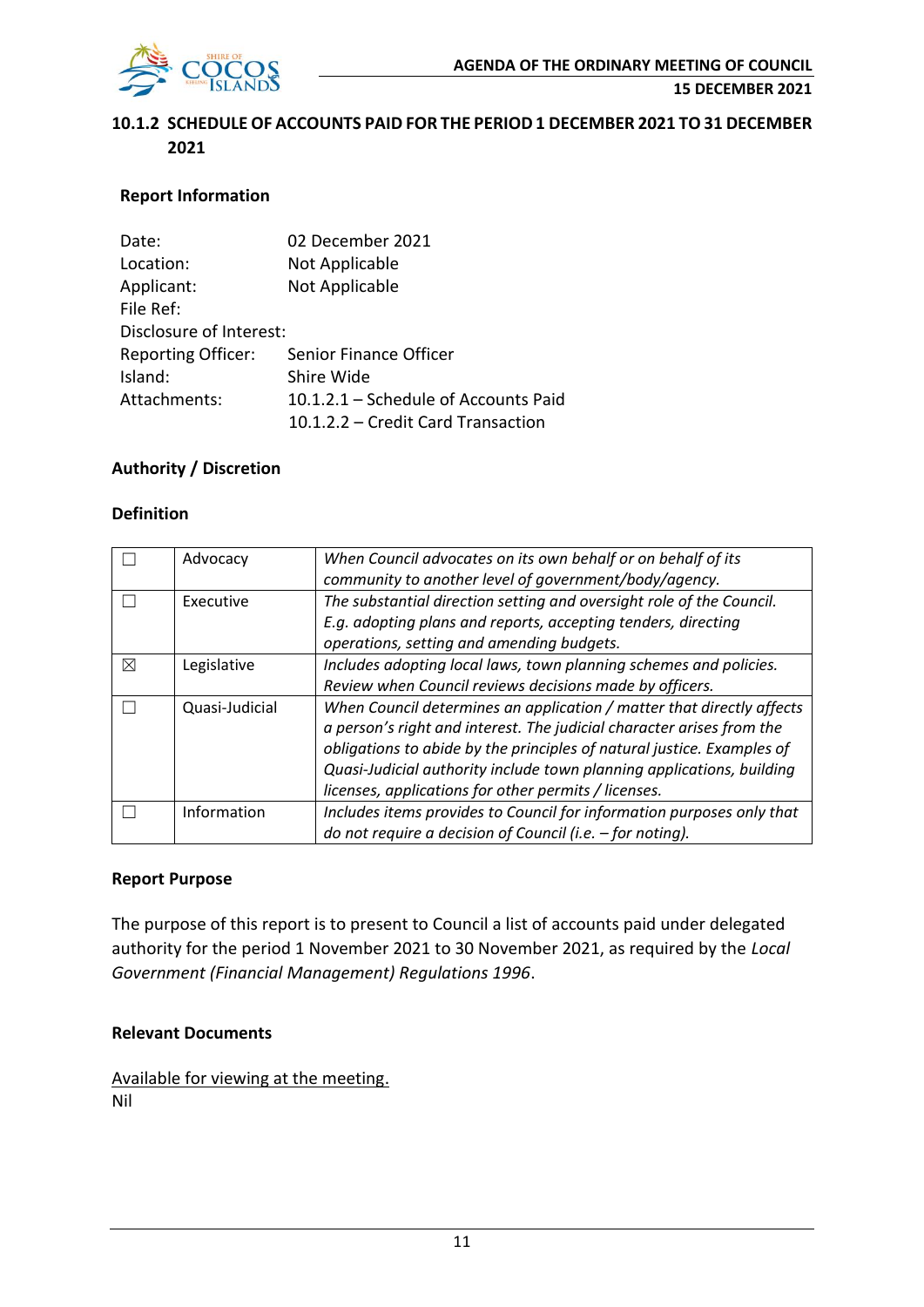

#### **Background**

Council has delegated, to the Chief Executive Officer, the exercise of its power to make payments from the Shire's Municipal and Trust funds. In accordance with Regulation 13 of the *Local Government (Financial Management) Regulations 1996* a list of accounts paid is to be provided to Council, where such delegation is made.

#### **Comment**

The following table summarises the payments for the period by payment type, with full details of the accounts paid contained within Attachment 10.1.2.1.

| <b>Payment Type</b>         | Amount (\$)  |
|-----------------------------|--------------|
| EFT Payments #8439 to #8533 | \$370,393.41 |
| Direct Debit Payment        | \$42,800.09  |
| Cheque Payment              | \$6,325.98   |
| <b>Total Payments</b>       | \$419,519.48 |

Contained within 10.1.2.2 is a detailed transaction listing of credit card expenditure for the period ended 30 November 2021. This amount is included within the total payments, listed above.

#### **Policy and Legislative Implications**

Nil

#### **Strategic Implications**

Nil

#### **Risk Implications**

| <b>Risk Category</b> | <b>Description</b>                                         | <b>Rating (consequence x</b><br>likelihood) | <b>Mitigation Action</b>                                                                      |
|----------------------|------------------------------------------------------------|---------------------------------------------|-----------------------------------------------------------------------------------------------|
| Financial            | That budget<br>allocations are<br>significantly exceeded.  | Moderate (6)                                | Variances are<br>monitored and<br>highlighted to Council<br>monthly for corrective<br>action. |
| Health & Safety      | N/A                                                        | N/A                                         | N/A                                                                                           |
| Reputation           | The accounts paid<br>report is open to<br>public scrutiny. | Low $(3)$                                   | Procedures in place to<br>ensure all expenditure<br>is justifiable.                           |
| Service Interruption | N/A                                                        | N/A                                         | N/A                                                                                           |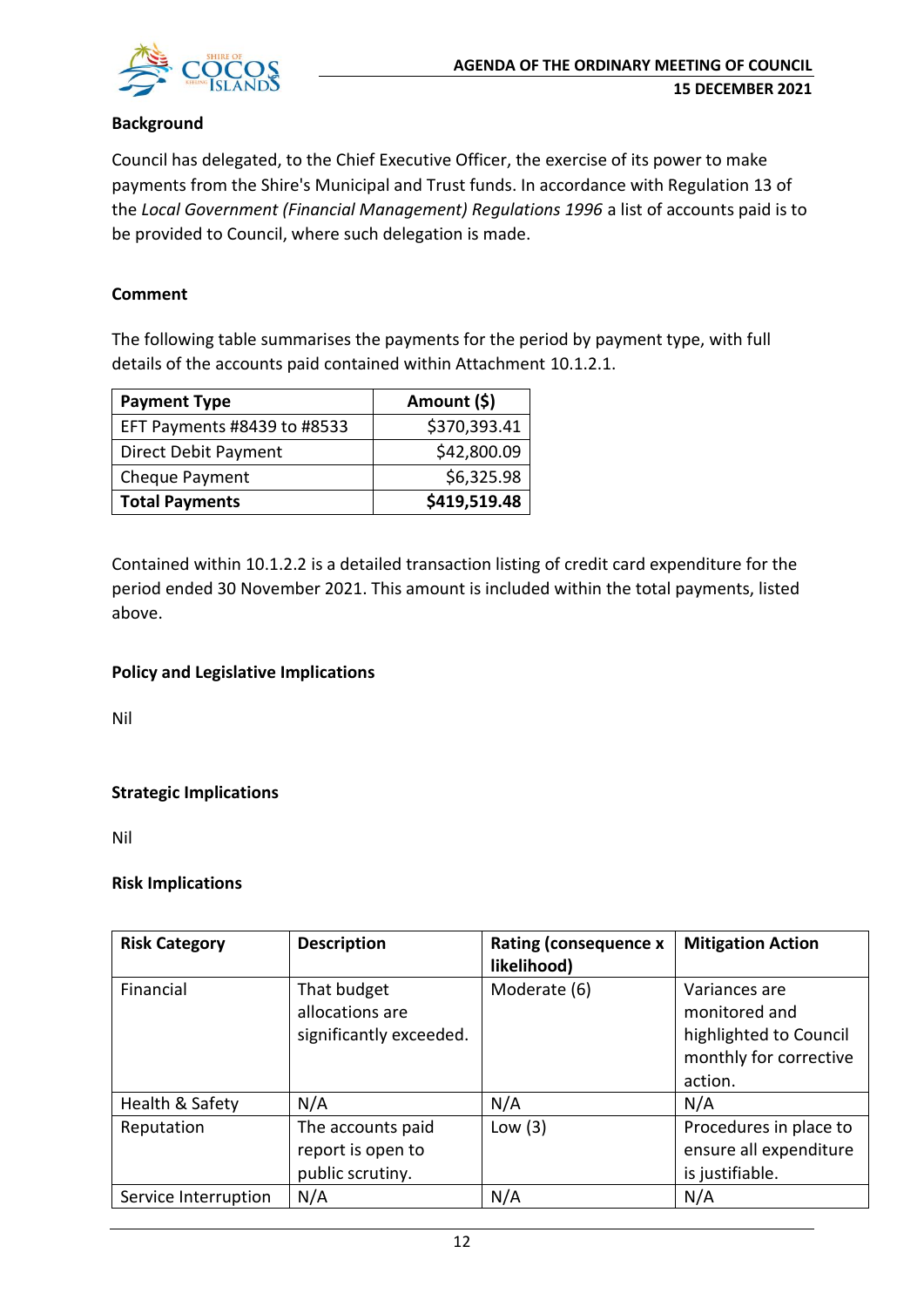

| Compliance<br>The report is to be |                         | Low $(3)$ | There are processes in |
|-----------------------------------|-------------------------|-----------|------------------------|
|                                   | presented to Council in |           | place to ensure        |
|                                   | order to comply with    |           | compliance with        |
|                                   | relevant legislation.   |           | legislation.           |
| Property                          | N/A                     | N/A       | N/A                    |
| Environment                       | N/A                     | N/A       | N/A                    |
| Fraud                             | That the report is      | Low $(3)$ | Interim and end of     |
|                                   | manipulated.            |           | year audits along with |
|                                   |                         |           | sequence checks.       |

#### **Risk Matrix**

| <b>Consequence /</b><br>Likelihood | Insignificant (1) | Minor (2)    | Medium (3)       | Major (4)        | Extreme (5)      |
|------------------------------------|-------------------|--------------|------------------|------------------|------------------|
| <b>Almost Certain (5)</b>          | Moderate (5)      | High $(10)$  | <b>High (15)</b> | Extreme (20)     | Extreme (25)     |
| Likely (4)                         | Low(4)            | Moderate (8) | <b>High (12)</b> | <b>High (16)</b> | Extreme (20)     |
| Possible (3)                       | Low(3)            | Moderate (6) | Moderate (9)     | High $(12)$      | <b>High (15)</b> |
| Unlikely (2)                       | Low (2)           | Low $(4)$    | Moderate (6)     | Moderate (8)     | <b>High (10)</b> |
| <b>Rare (1)</b>                    | Low (1)           | Low(2)       | Low(3)           | Low $(4)$        | Moderate (5)     |

#### **Conclusion**

It is recommended that Council receives the reports provided for the period ended 30 November 2021.

#### **OFFICER'S RECOMMENDATION – ITEM NO 10.1.2**

#### **THAT COUNCIL:**

- **1. BY SIMPLE MAJORITY, PURSUANT TO REGULATION 13(1) OF THE** *LOCAL GOVERNMENT (FINANCIAL MANAGEMENT) REGULATIONS 1996* **RECEIVES THE REPORT FROM THE CHIEF EXECUTIVE OFFICER ON THE EXERCISE OF DELEGATED AUTHORITY IN RELATION TO PAYMENTS MADE FROM MUNICIPAL OR TRUST FUNDS FOR THE PERIOD 1 NOVEMBER 2021 TO 30 NOVEMBER 2021 TOTALLING \$419519.48 AS CONTAINED IN 10.1.2.1.**
- **2. RECEIVES THE DETAILED TRANSACTION LISTING OF CREDIT CARD EXPENDITURE FOR THE PERIOD ENDED 30 NOVEMBER 2021, AS CONTAINED IN 10.1.2.2.**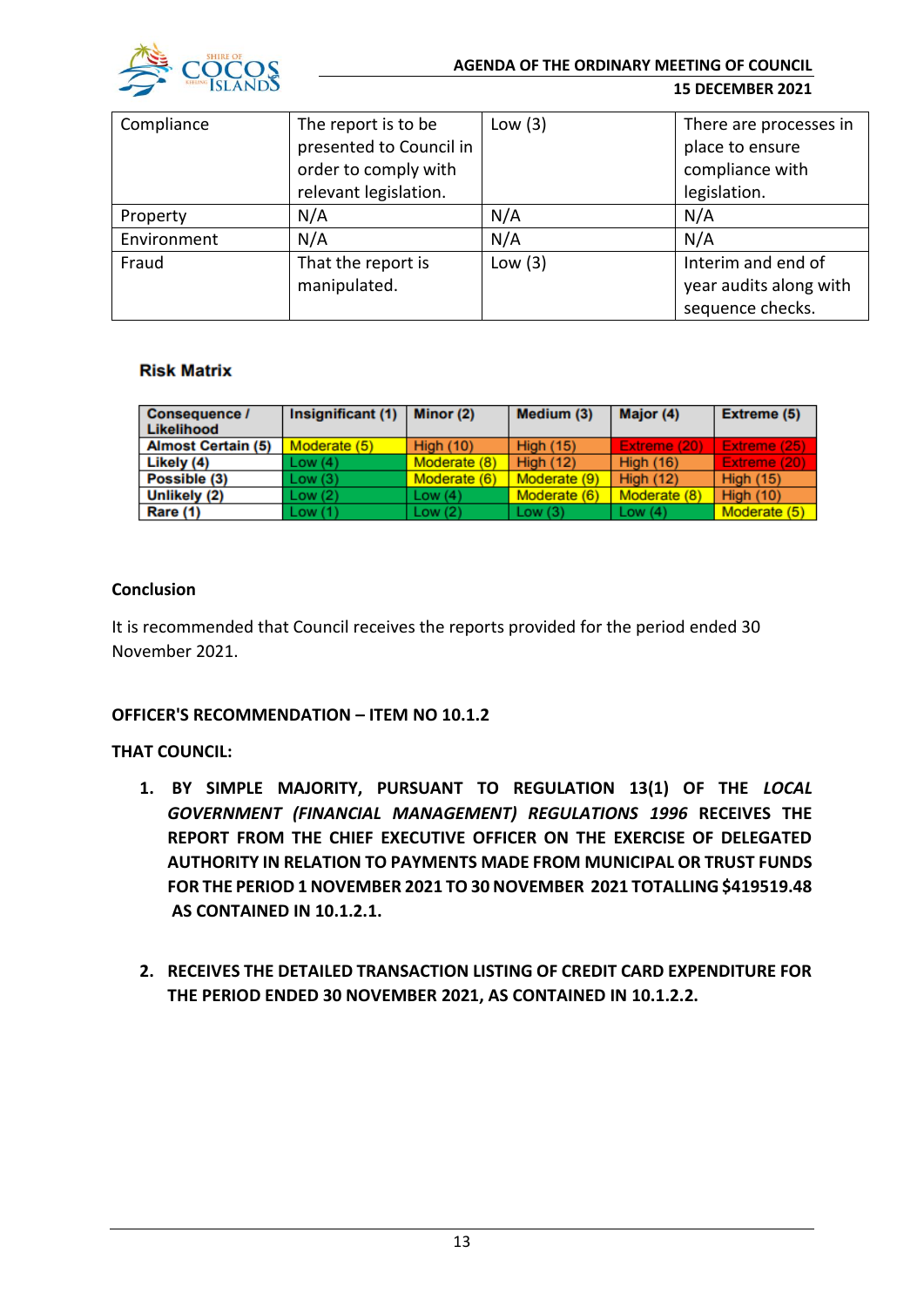

### **10.2 LEASES**

## **10.3 PLANNING/BUILDING**

#### **10.3.1 CONDITION OF DEVELOPMENT APPROVAL – REQUEST FOR EXTENSION - PART LOT 100 – WEST ISLAND (RED CLAW)**

#### **Report Information**

| Date:                       | 6 December 2021                                     |
|-----------------------------|-----------------------------------------------------|
| Applicant:                  | Mr Greg Cahill as Trustee for "Cahill Family Trust" |
| Location:                   | Part Lot 100 Sydney Highway                         |
| File Ref:                   |                                                     |
| Disclosure of Interest: Nil |                                                     |
| <b>Reporting Officer:</b>   | Chief Executive Officer                             |
| Island:                     | West Island                                         |
| Attachments:                | Nil                                                 |

|   | Advocacy       | When Council advocates on its own behalf or on behalf of its         |  |  |  |  |  |
|---|----------------|----------------------------------------------------------------------|--|--|--|--|--|
|   |                | community to another level of government/body/agency.                |  |  |  |  |  |
| 冈 | Executive      | The substantial direction setting and oversight role of the          |  |  |  |  |  |
|   |                | Council. E.g. adopting plans and reports, accepting tenders,         |  |  |  |  |  |
|   |                | directing operations, setting and amending budgets.                  |  |  |  |  |  |
|   | Legislative    | Includes adopting local laws, town planning schemes and              |  |  |  |  |  |
|   |                | policies. Review when Council reviews decisions made by              |  |  |  |  |  |
|   |                | officers.                                                            |  |  |  |  |  |
|   | Quasi-Judicial | When Council determines an application / matter that directly        |  |  |  |  |  |
|   |                | affects a person's right and interest. The judicial character arises |  |  |  |  |  |
|   |                | from the obligations to abide by the principles of natural justice.  |  |  |  |  |  |
|   |                | Examples of Quasi-Judicial authority include town planning           |  |  |  |  |  |
|   |                | applications, building licenses, applications for other permits /    |  |  |  |  |  |
|   |                | licenses.                                                            |  |  |  |  |  |
|   | Information    | Includes items provides to Council for information purposes only     |  |  |  |  |  |
|   |                | that do not require a decision of Council (i.e. $-$ for noting).     |  |  |  |  |  |

#### **Report Purpose**

This report presents information relating to the Condition of Development Approval for Aquaculture Licence at Part Lot 100 West Island and the proponents request for an extension.

#### **Relevant Documents**

#### Available for viewing at the meeting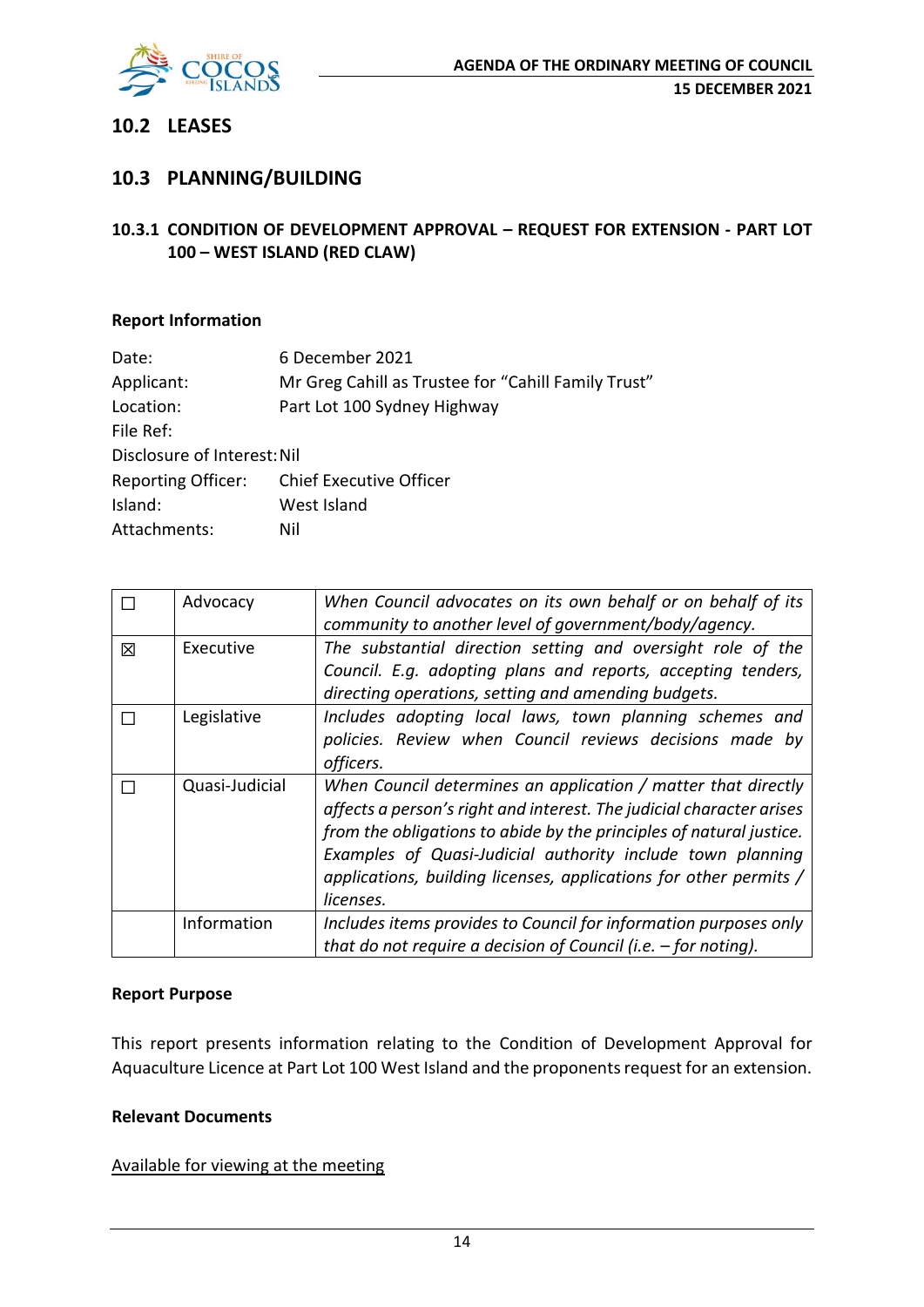

#### **Background**

In December 2014 the proponent formally advised that he had been awarded a lease and given planning approval for an Aquaculture Farm and associated Caretaker Dwelling on part Lot 100.

The permitted use on the lease is "Aquaculture". According to the Department of Primary Industries and Regional Development (Fisheries WA) website, the definition of Aquaculture is the *keeping, breeding, hatching, culturing or harvesting of fish.*

While no timeframes were included in the original planning approval, the proponents proposal to Council stated that the aquaculture business would be operational by 2017.

The previous CEO conducted a site visit on 1 October 2019 and confirmed that the 20 photographs dated 24 September 2019 tabled by the proponent at the Ordinary Meeting of Council on 25 September 2019, accurately depict the commencement of work on site which consists of an automated hydroponics and small aquaculture setup with guppies and a small palm nursery.

At the Ordinary Meeting of Council, Council resolved that works had not substantially commenced and that a new Development Application would be required from the proponent. Following this decision of Council, the proponent and the Shire have worked together to negotiate new timeframes that were agreeable to both parties and as a result the proponent provided the Shire with new milestone timeframes as follows:

- *a. MILESTONE ONE: AQUACULTURE (ALL SHADE) SHELTER TO BE ERECTED BY MAY 2020;*
- *b. MILESTONE TWO: MR CAHILL WILL HAVE HIS AQUACULTURE LICENCE BY DECEMBER 2020;*
- *c. MILESTONE THREE: THE FIRST BATCH OF "CERTIFIED DISEASE FREE - RED CLAW HATCHLINGS OR A FISHERIES APPROVED ALTERNATIVE" WILL BE ON SITE BY DECEMBER 2021 WITH THE INTENT TO GROW & SELL.*

While these milestones do not tie the proponent to having a viable business operational by December 2021, it was intended that it would provide some reassurance that the business would be at a stage to commence. The proponent was also advised that at the conclusion of his first ten-year lease period Council is likely to expect an aquaculture farm in accordance with the lease conditions when considering the second ten-year option. The proponent was also advised that in the event that any of these milestones were not met, this would be deemed as non-compliance with the planning approval conditions and planning approval will lapse. The above milestones along with the conditions imposed by Council in the Council resolution from November 2014 formed part of the Council's consideration in granting the proponent a Development Approval at the Ordinary Council Meeting on 6 November 2019. The following conditions were resolved:

2. INCLUDE THE THREE FOLLOWING MILESTONES TO THE DEVELOPMENT APPROVAL CONDITIONS: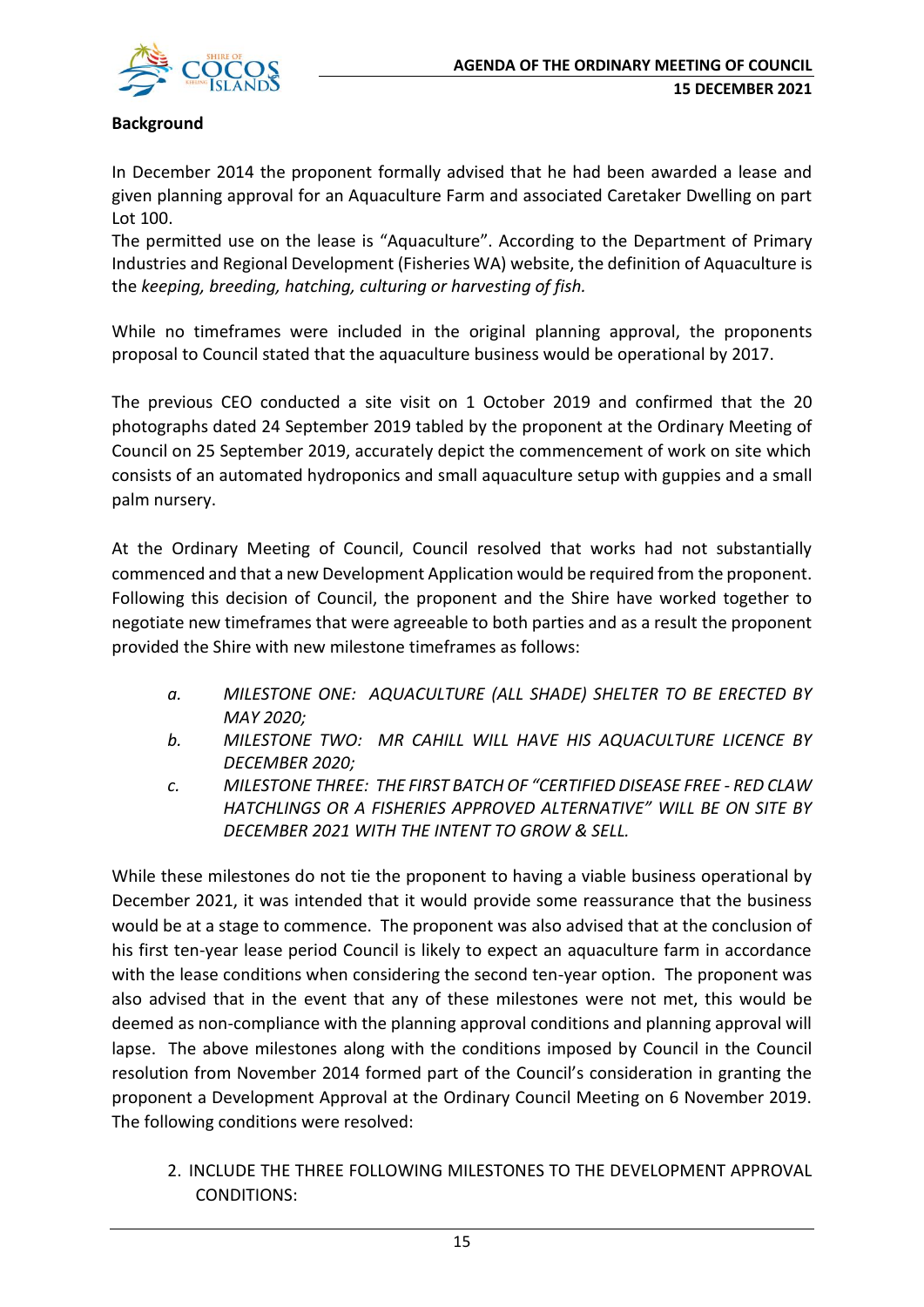THE APPLICANT IS REQUIRED TO MEET THE BELOW MILESTONES BY THE DUE DATES. THE CHIEF EXECUTIVE OFFICER MAY GRANT AN EXTENSION OF UP TO A MAXIMUM OF THREE MONTHS FOR EACH MILESTONE IF THERE ARE EXTENUATING CIRCUMSTANCES THAT JUSTIFY AN EXTENSION. APPLICATION FOR AN EXTENSION WILL BE REQUIRED JUSTIFYING THE CIRCUMSTANCES AND THE GRANTING OF AN EXTENSION IS AT THE SOLE DISCRETION OF THE CHIEF EXECUTIVE OFFICER.

- *A. MILESTONE ONE: AQUACULTURE (ALL SHADE) SHELTER TO BE ERECTED BY MAY 2020;*
- *B. MILESTONE TWO: MR CAHILL WILL HAVE HIS AQUACULTURE LICENCE BY DECEMBER 2020;*
- *C. MILESTONE THREE: THE FIRST BATCH OF "CERTIFIED DISEASE FREE - RED CLAW HATCHLINGS OR A FISHERIES APPROVED ALTERNATIVE" WILL BE ON SITE BY DECEMBER 2021 WITH THE INTENT TO GROW & SELL.*

## **Comment**

Whilst it is not a requirement imposed on obtaining an aquaculture licence, the proponent maintains that in order to be able to obtain an aquaculture licence he must travel to Queensland to learn more about the best way to farm his Red Claw hatchlings.

Milestone Two (Condition 2B) was provided with an extension of six months by the previous Chief Executive Officer in recognition of the COVID-19 context, with the new Milestone Completion date of 30 June 2021. On an email confirmation provided on the 21 July 2021, the proponent has not been able to meet the extension deadline and has requested for a further extension, due to his inability to travel due to COVID-19.

The COVID-19 pandemic and restrictions placed on travel between the IOTs, Western Australia and the rest of the country have been uncertain since the inception of the global pandemic. Whilst there has been opportunities to travel during the pandemic, the uncertainty of lock downs have remained with Western Australia's approach to border conditions for the pandemic.

Extensive discussions with the proponent and a site visit has confirmed that progress on any development works has commenced and does continue, albeit at a very slow pace. The current building approvals for product tasting shelter and care takers residence works expires in September and October 2022 respectively.

In regards to the conditions of the Development Approval, Council still reserves the right to grant the extension. However, the timing of both condition 2B and 2C may need to be altered to be effective for the proponent and reflect the still uncertain COVID-19 implications. Given this is not the first extension Council may in their consideration state this is the final extension or not grant the extension at all.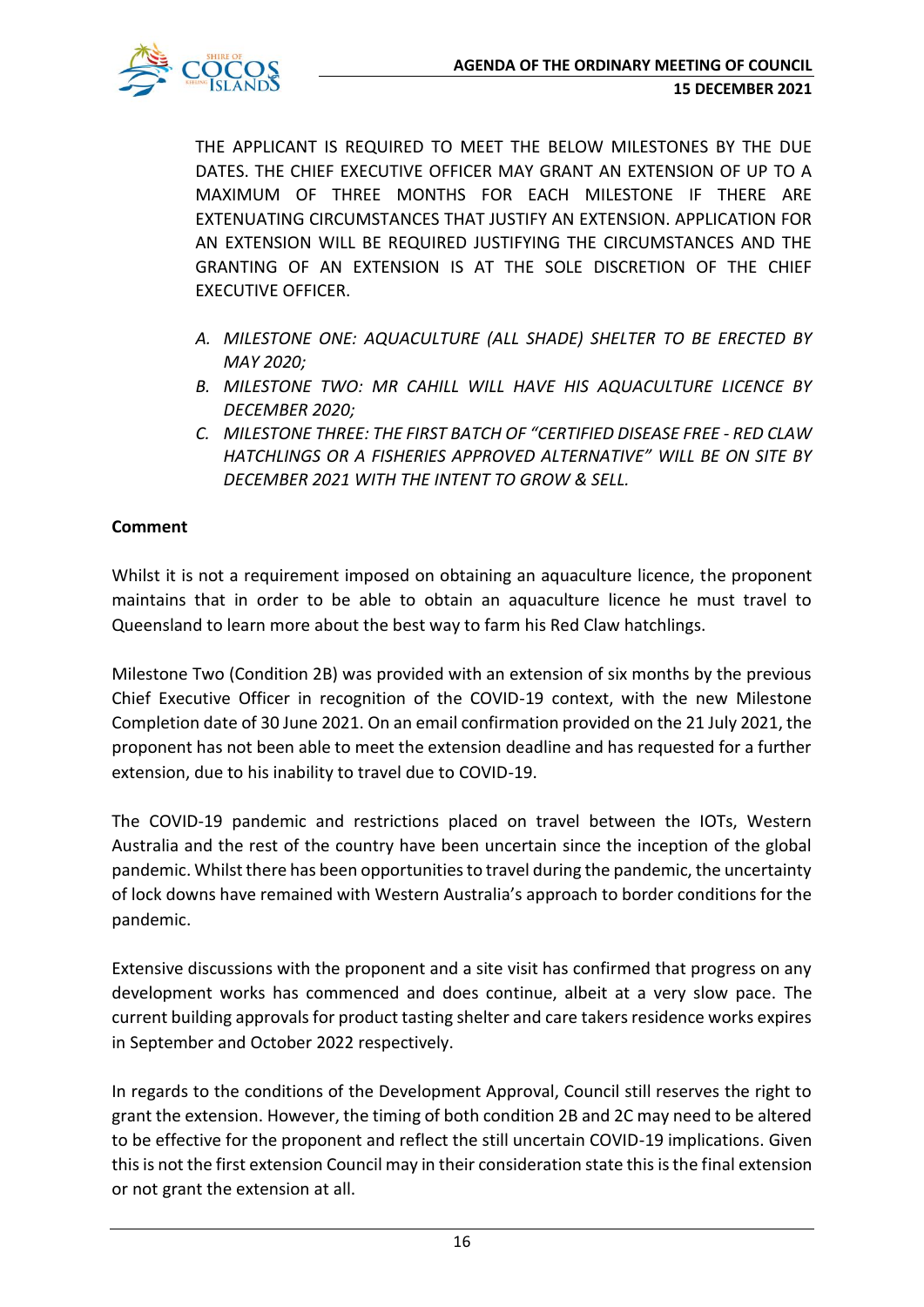

#### **Financial Implications**

There are no direct financial implications; however, managing this process has been a time resource intensive process for Shire officers over a number of years.

#### **Policy and Legislative Implications**

Clause 77 of the Deemed Provisions of the Shire's Local Planning Scheme No.1 is the applying function:

#### *77. Amending or cancelling development approval*

*Amending or cancelling development approval*

*(1) An owner of land in respect of which development approval has been granted by the local government may make an application to the local government requesting the local government to do any or all of the following —*

*(a) to amend the approval so as to extend the period within which any development approved must be substantially commenced;*

However, in granting or not granting the extension it should be made clear to the proponent that the Shire's decision does not provide avenue to change any other current conditions of approval nor afford a right of appeal to the State Administrative Tribunal. The decision merely relates to the period of time, on which the development must have substantially commenced.

#### **Strategic Implications**

Shire of Cocos (Keeling) Islands Strategic Community Plan 2016-2026 *Key Result Area: Economic Opportunities Outcome 1.1 Encourage economic stability for the Islands.*

#### **Risk Implications**

| <b>Risk Category</b> | <b>Description</b>                                                                                                                  | <b>Rating (consequence x</b><br>likelihood) | <b>Mitigation Action</b>                                                                       |
|----------------------|-------------------------------------------------------------------------------------------------------------------------------------|---------------------------------------------|------------------------------------------------------------------------------------------------|
| Reputation           | Council does not<br>approve the extension<br>and is seen as being<br>unreasonable in the<br>context of the COVID-<br>19 environment | Low $(3)$                                   | Consider the impact of<br>COVID-19 along with<br>all other facts when<br>making their decision |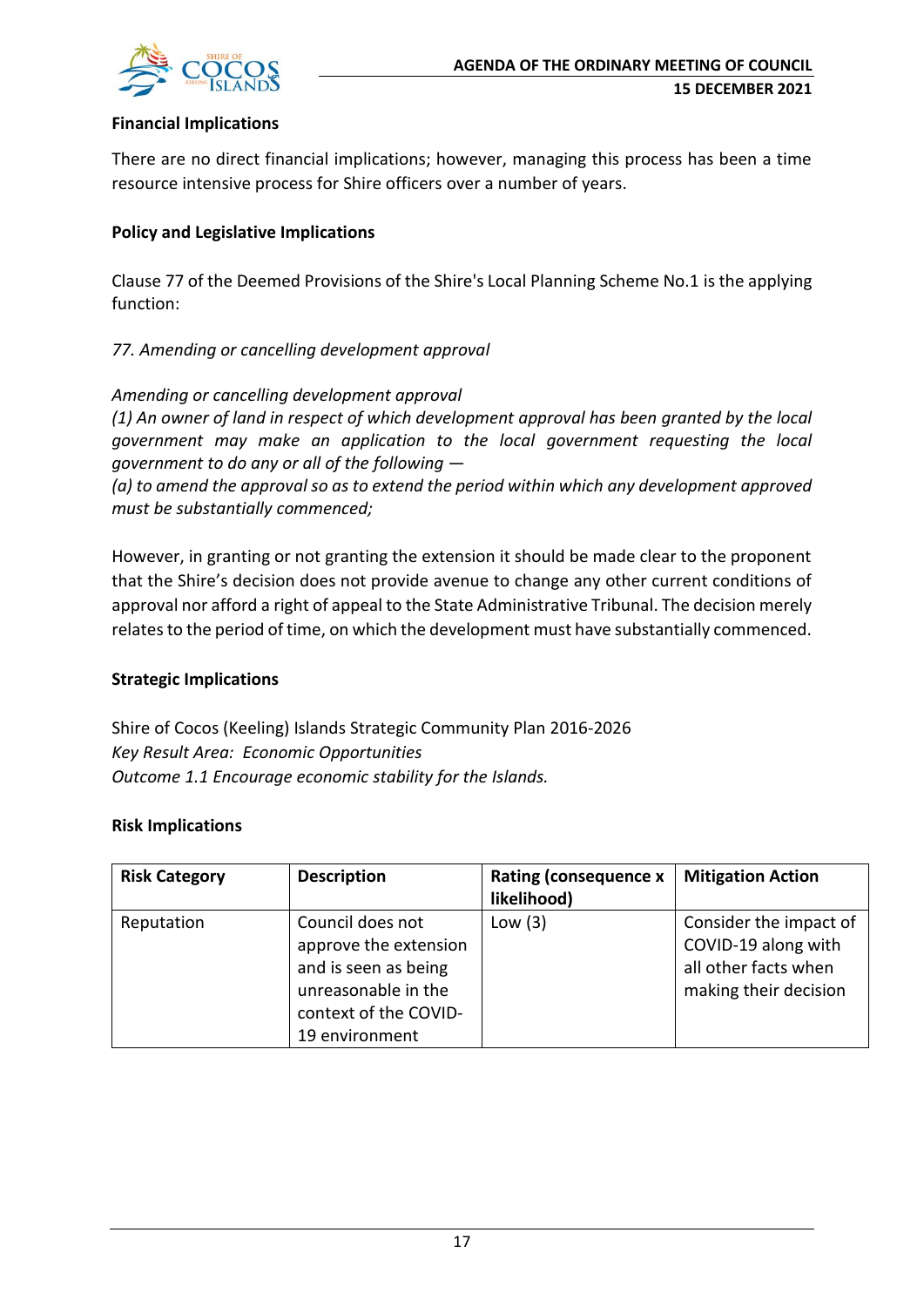

#### **Risk Matrix**

| Consequence /<br>Likelihood | Insignificant (1) | Minor (2)        | Medium (3)       | Major (4)        | Extreme (5)      |
|-----------------------------|-------------------|------------------|------------------|------------------|------------------|
| <b>Almost Certain (5)</b>   | Moderate (5)      | <b>High (10)</b> | <b>High (15)</b> | Extreme (20)     | Extreme (25)     |
| Likely (4)                  | Low(4)            | Moderate (8)     | <b>High (12)</b> | <b>High (16)</b> | Extreme (20)     |
| Possible (3)                | Low(3)            | Moderate (6)     | Moderate (9)     | <b>High (12)</b> | <b>High (15)</b> |
| Unlikely (2)                | Low(2)            | Low $(4)$        | Moderate (6)     | Moderate (8)     | <b>High (10)</b> |
| Rare (1)                    | Low(1)            | Low $(2)$        | Low $(3)$        | Low $(4)$        | Moderate (5)     |

#### **Conclusion**

The proponents lease on the land expires on 31 May 2025 and the lease provides for a further ten-year term.

Having considered all of the background information, any new information provided by the proponent, and taking into consideration the ongoing issues associated with COVID-19 the officer's recommendation to Council is to provide an extension to the milestones so they reflect the COVID-19 uncertainty and tie in with the expiry of the lease's first term.

It is proposed to extend Milestone Two to 31 December 2023 and Milestone Three to 31 December 2024 (6 months prior to the expiry of the lease term) and to inform Mr Cahill that should the milestones not be achieved this may impact the conditions under the lease and Council's decision to exercise an option for further term.

When considering the completeness of the milestones the Shire would be looking for the following:

- Milestone Two A copy of approved Aquaculture licence to be provided to the Shire.
- Milestone Three Whether Mr Cahill intends to get a licence for milkfish or Redclaw or other approved aquaculture product, the important points to note is that Mr Cahill is to have his first batch of approved product on site with the intent to grow and sell. The Shire would be looking for sufficient evidence that Mr Cahill is ready to grow and sell, for example:
	- **-** Hatchlings/fisheries alternative in place and thriving
	- **-** A registered business is in place to sell the product
	- **-** Any required insurances are in place
	- **-** Evidence of a business plan, such as the products Mr Cahill is planning to sell, how Mr Cahill plans to sell them, at what prices and to what markets.

The Officers recommendation has taken into consideration all relevant information held by the Shire and provided by the proponent. The recommendation provides the proponent with sufficient time, clarity and means to be able to meet the previously agreed milestones.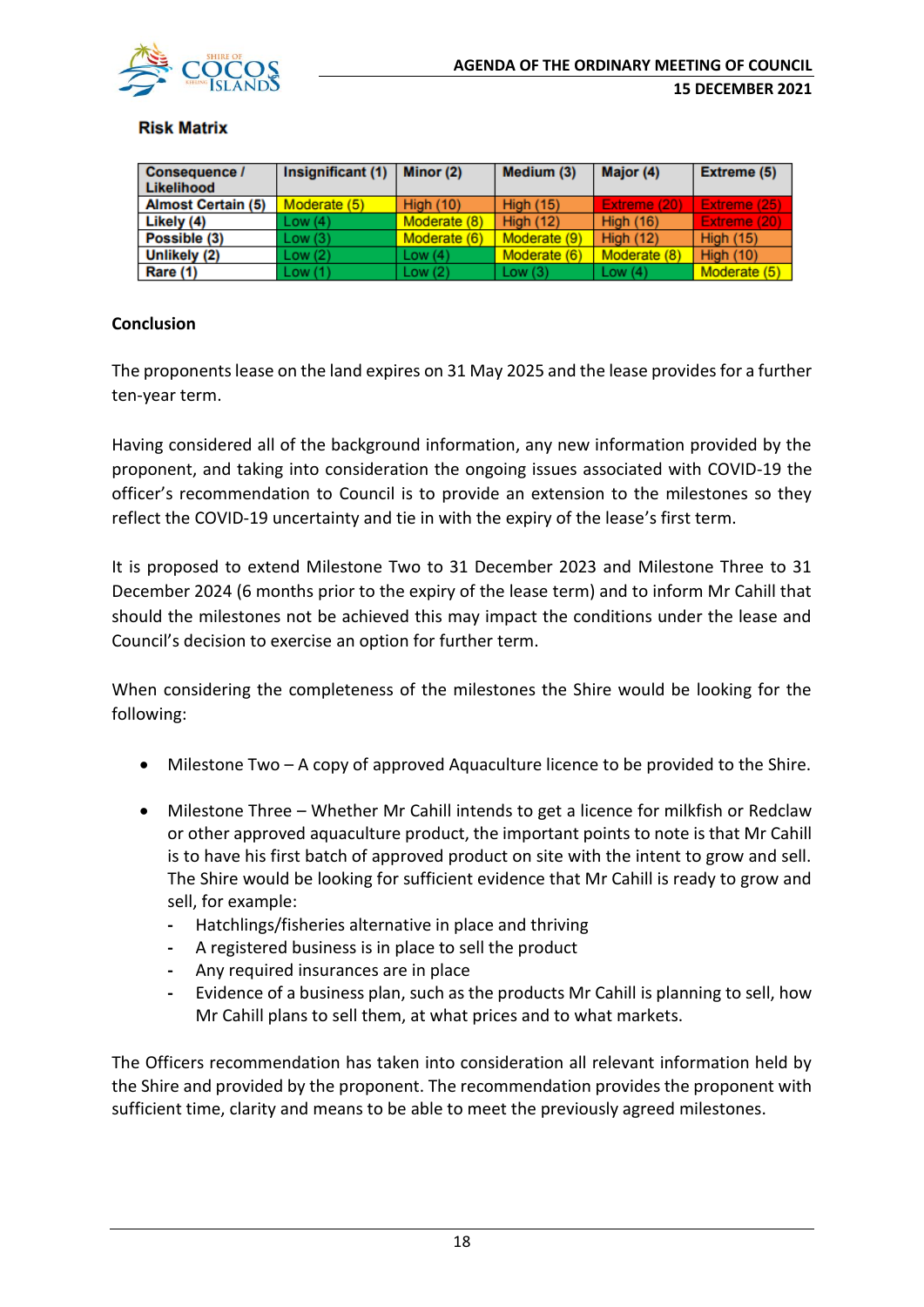

**OFFICER RECOMMENDATION – ITEM NO 10.3.1**

**THAT COUNCIL, RECOGNISING THE IMPLICATIONS ASSOCIATED WITH COVID-19 AND RESTRICTIONS ON TRAVEL, GRANT THE FOLLOWING TIME EXTENSION TO EXISTING DEVELOPMENT APPROVAL FOR AQUACULTURE FARM AND CARETAKER DWELLING AT PART LOT 100 SYDNEY HIGHWAY, WEST ISLAND LEASED BY MR GREG CAHILL;**

- **1. APPROVE AN EXTENSION TO MILESTONE TWO, RESULTING IN THE PROPONENT TO PROVIDE A COPY OF HIS AQUACULTURE LICENCE BY 31 DECEMBER 2023;**
- **2. APPROVE AN EXTENSION TO MILESTONE THREE, RESULTING IN MR CAHILL TO HAVE THE FIRST BATCH OF "CERTIFIED DISEASE FREE – RED CLAW HATCHLINGS OR A FISHERIES APPROVED ALTERNATIVE" ON SITE BY 31 DECEMBER 2024 WITH THE INTENT TO GROW AND SELL;**
- **3. INSTRUCT THE CEO TO INFORM MR CAHILL THAT SHOULD ANY MILESTONES NOT BE MET, THAT THIS MAY IMPACT CONDITIONS UNDER THE LEASE.**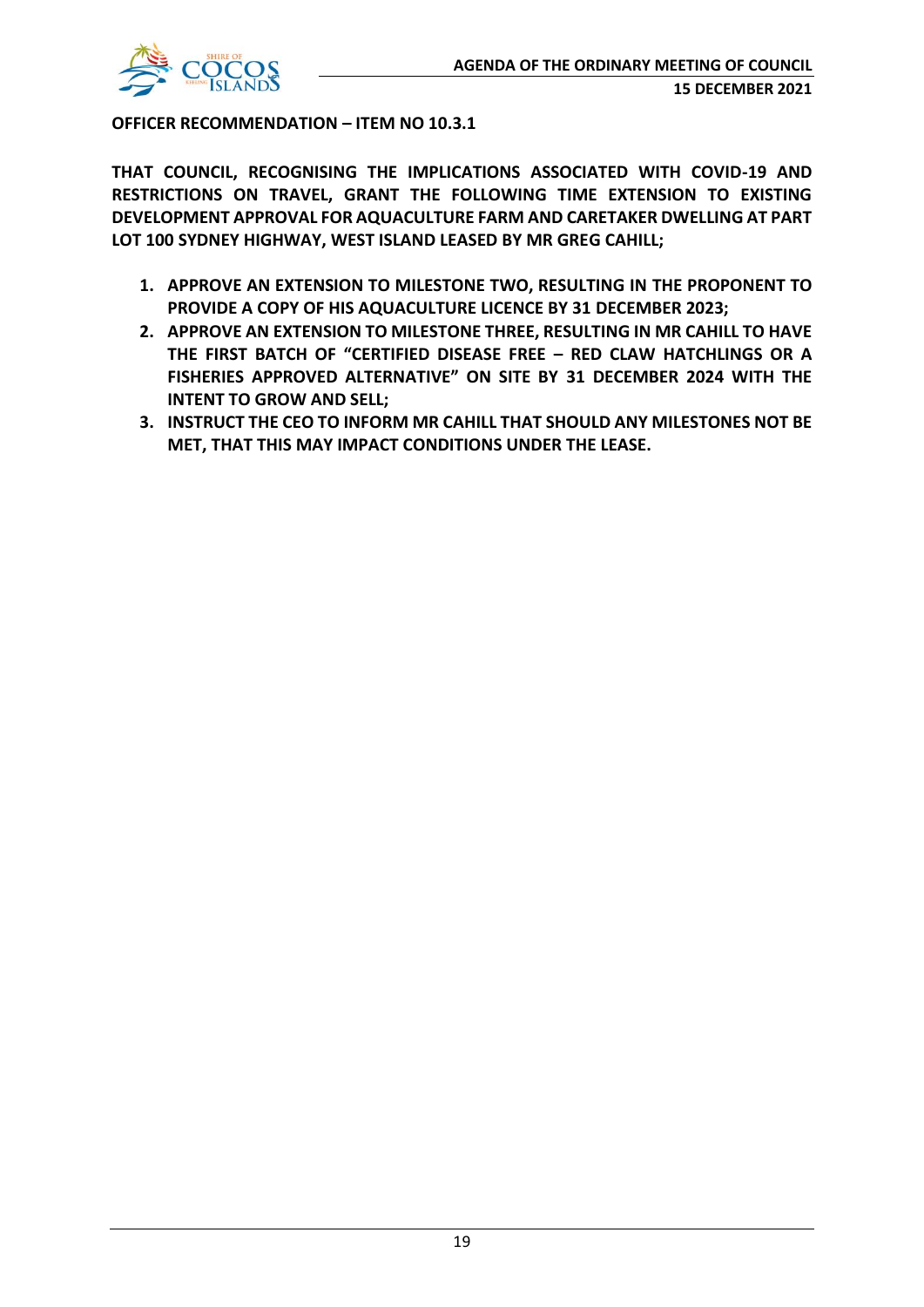

## **10.4 ADMINISTRATION**

#### **10.4.1 PERMISSION TO IMPORT VEHICLE TO HOME ISLAND**

#### **Report Information**

| Date:                       | 3 December 2021                        |
|-----------------------------|----------------------------------------|
| Applicant:                  | Cocos Island Cooperative Society       |
| Location:                   | Home Island                            |
| File Ref:                   |                                        |
| Disclosure of Interest: Nil |                                        |
| <b>Reporting Officer:</b>   | <b>Governance and Risk Coordinator</b> |
| Island:                     | Home Island                            |
| Attachments:                | Nil                                    |

#### **Authority / Discretion**

#### **Definition**

|   | Advocacy       | When Council advocates on its own behalf or on behalf of its<br>community to another level of government/body/agency.                                                                                                                                                                                                                                        |
|---|----------------|--------------------------------------------------------------------------------------------------------------------------------------------------------------------------------------------------------------------------------------------------------------------------------------------------------------------------------------------------------------|
| 冈 | Executive      | The substantial direction setting and oversight role of the<br>Council. E.g. adopting plans and reports, accepting tenders,<br>directing operations, setting and amending budgets.                                                                                                                                                                           |
|   | Legislative    | Includes adopting local laws, town planning schemes and<br>policies. Review when Council reviews decisions made by<br>officers.                                                                                                                                                                                                                              |
|   | Quasi-Judicial | When Council determines an application / matter that directly<br>affects a person's right and interest. The judicial character arises<br>from the obligations to abide by the principles of natural justice.<br>Examples of Quasi-Judicial authority include town planning<br>applications, building licenses, applications for other permits /<br>licenses. |
|   | Information    | Includes items provides to Council for information purposes only<br>that do not require a decision of Council (i.e. $-$ for noting).                                                                                                                                                                                                                         |

#### **Report Purpose**

To obtain Council approval for the importation of a commercial replacement vehicle (light truck) to Home Island.

#### **Relevant Documents**

#### Available for viewing at the meeting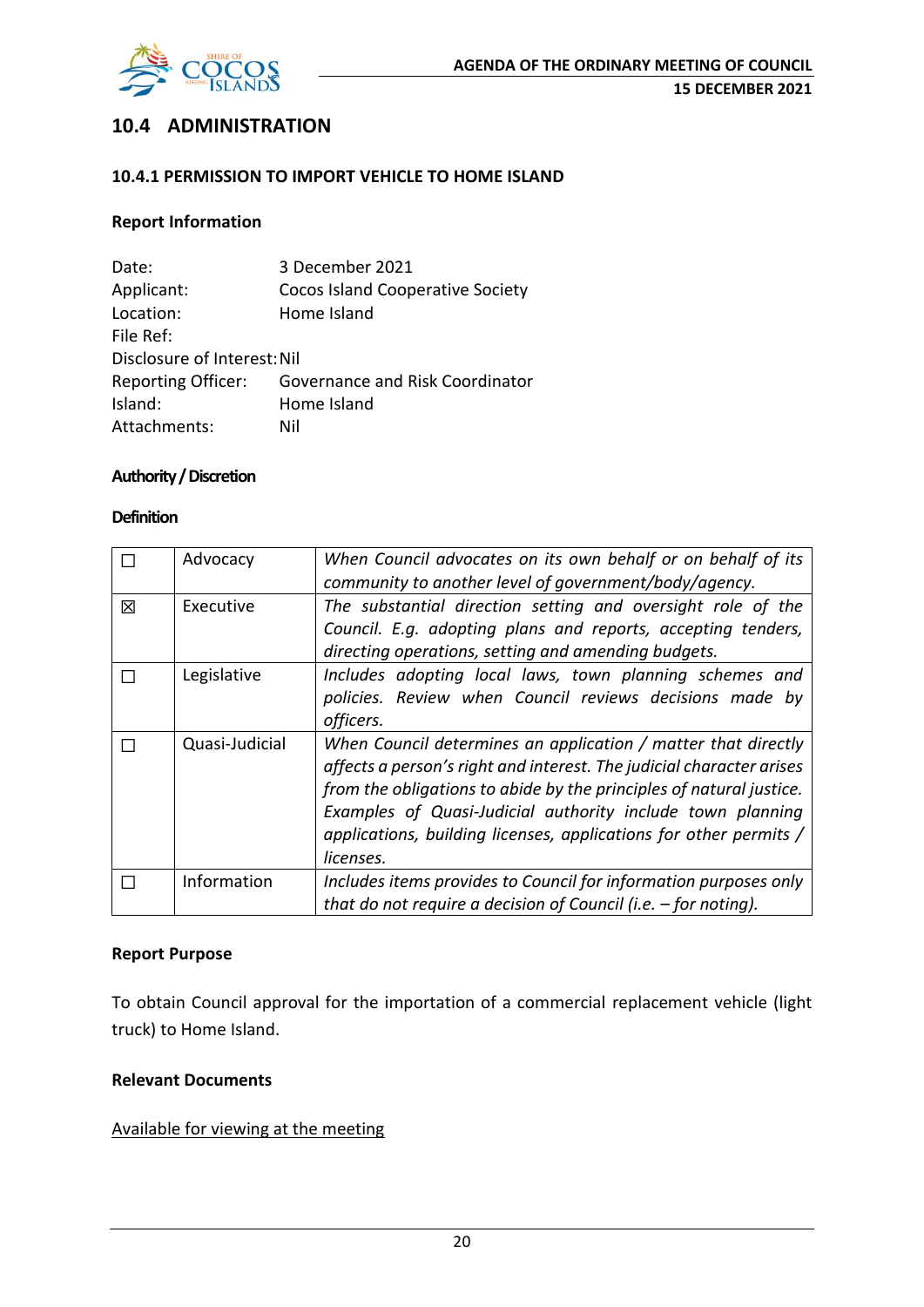

#### **Background**

The Cocos Island Cooperative have formally advised the Shire that they will require a work vehicle on Home Island that arrived on the November 2021 ship. The requirement relates to a replacement vehicle for a light truck vehicle that is no longer serviceable.

#### **Comment**

Council's policy allows Council to approve the importation of commercial vehicles on Home Island where it can be demonstrated that the use is for bona fide commercial purpose.

The request from the Cocos Cooperative is reasonable and will purely be used for commercial purposes such as stevedoring operations e.g., delivery of sea freight, transport of crane spreader when crane is relocated outside of the stevedoring area, and transport of diesel fuel for the Cooperative's fuel depot.

The approval shall only be used for work purposes and shall not be allowed for any private use, as this is neither needed nor permitted.

#### **Policy and Legislative Implications**

Council Policy CPC 2 - Motor Vehicles on Home Island states:

- *1. The importations of passenger vehicles and utilities for private/non-commercial use to Home Island will not be approved and Council will refuse to issue a motor vehicle registrations licence to passenger vehicles and utilities for private/non-commercial use arriving on Home Island after 1st March 2008.*
- *2. Emergency vehicles are exempt from this restriction.*
- *3. Council will consider requests for the importation of commercial vehicles on Home Island where it can be demonstrated that the use is for bona fide commercial purposes.*
- *4. Vehicles approved for importation to Home Island for commercial purposes cannot be used for private purposes or outside of work hours.*

#### **Financial Implications**

Nil

**Strategic Implications** Nil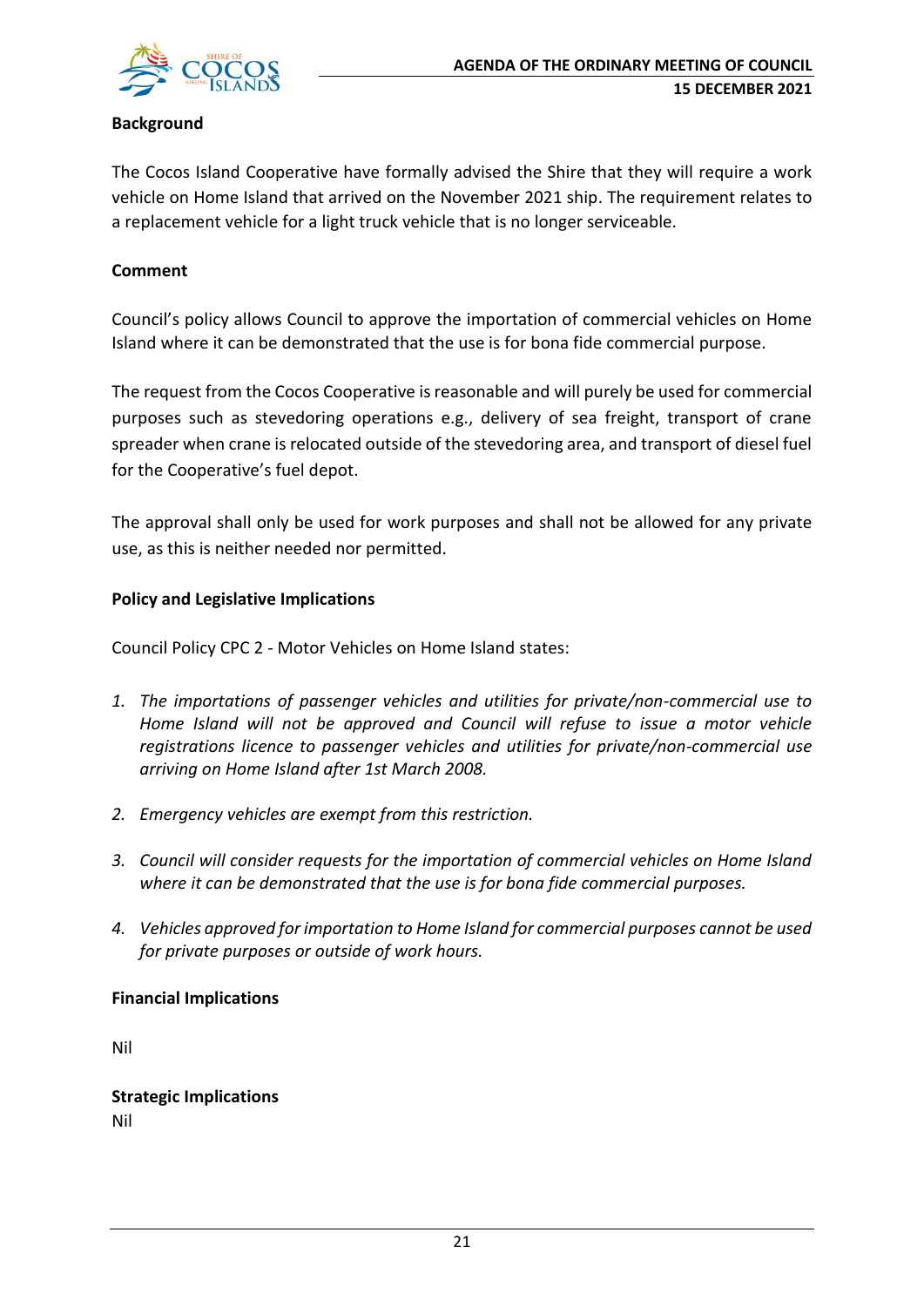

#### **Conclusion**

The Officer's recommendation is that Council approves the request by the Cocos Island Cooperative for the importation of a vehicle (light truck) to Home Island for commercial purposes only.

**OFFICER RECOMMENDATION – ITEM NO 10.4.1**

**THAT COUNCIL APPROVE THE REQUEST FOR THE IMPORTATION OF A REPLACEMENT VEHICLE (LIGHT TRUCK) TO HOME ISLAND FOR USE ONLY BY THE COCOS ISLAND COOPERATIVE TO BE USED FOR COMMERCIAL PURPOSES AND CANNOT BE USED FOR PRIVATE PURPOSES OR OUTSIDE OF WORK HOURS.**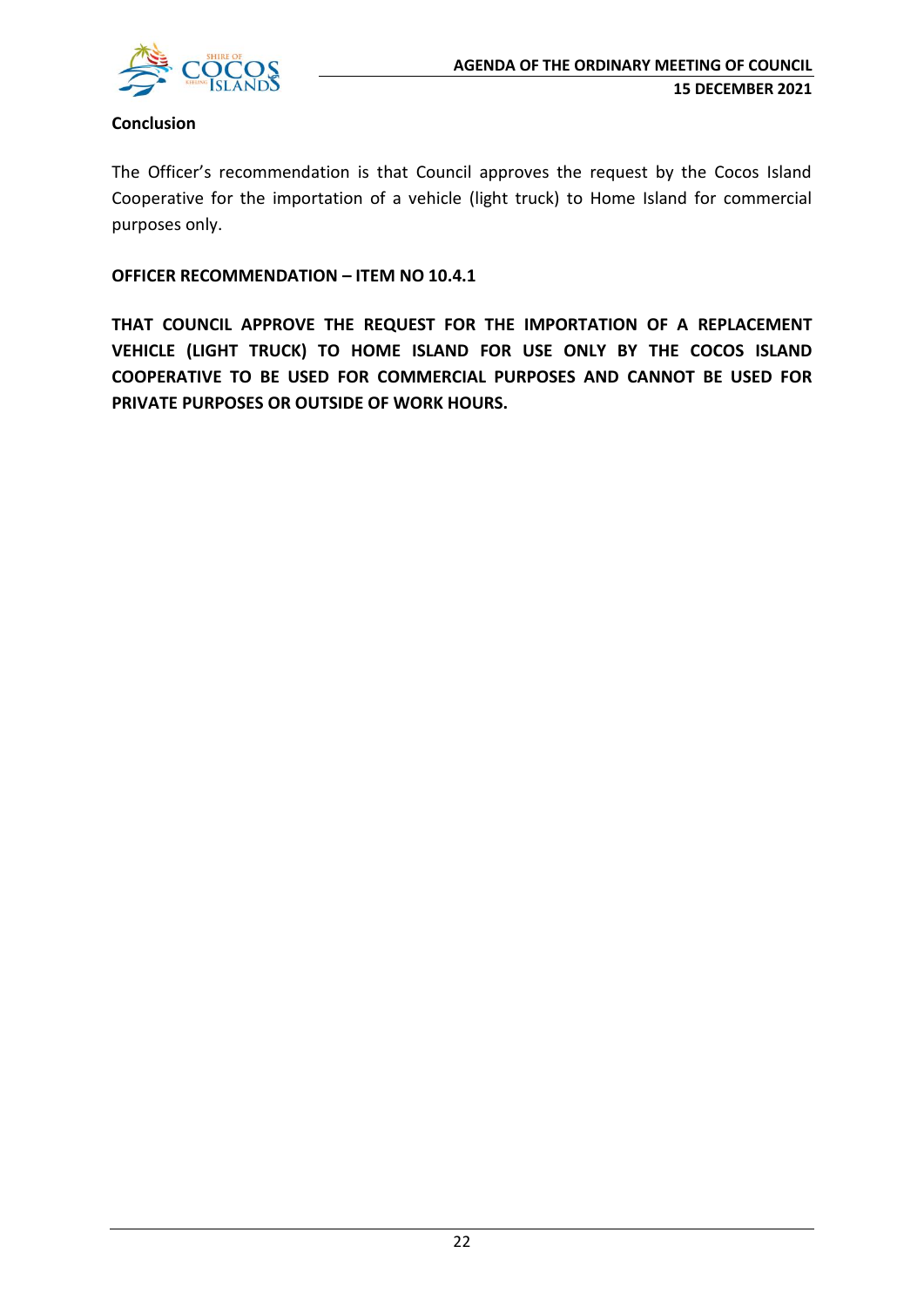

## **10.4.2 APPOINTMENT OF A SHIRE NOMINATED COMMUNITY REPRESENTATIVE TO PULU KEELING NATIONAL PARK COMMUNITY MANAGEMENT COMMITTEE (PKNPCMC)**

#### **Report Information**

| Date:                     | 3 December 2021                                                                  |
|---------------------------|----------------------------------------------------------------------------------|
| Location:                 | Not applicable                                                                   |
| Applicant:                | Not applicable                                                                   |
| File Ref:                 | Not applicable                                                                   |
|                           | Disclosure of Interest: Impartial – The recommended Community Member is a former |
|                           | employee of the Shire of Cocos (Keeling) Islands                                 |
| <b>Reporting Officer:</b> | <b>Chief Executive Officer</b>                                                   |
| Island:                   | Not applicable                                                                   |
| Attachments:              | 10.4.2.1 - Current Pulu Keeling National Park Community                          |
| Management                | Committee 2021                                                                   |

#### **Authority / Discretion**

#### **Definition**

|   | Advocacy       | When Council advocates on its own behalf or on behalf of its<br>community to another level of government/body/agency.                                                                                                                                                                                                                                        |
|---|----------------|--------------------------------------------------------------------------------------------------------------------------------------------------------------------------------------------------------------------------------------------------------------------------------------------------------------------------------------------------------------|
| 冈 | Executive      | The substantial direction setting and oversight role of the<br>Council. E.g. adopting plans and reports, accepting tenders,<br>directing operations, setting and amending budgets.                                                                                                                                                                           |
| П | Legislative    | Includes adopting local laws, town planning schemes and<br>policies. Review when Council reviews decisions made by<br>officers.                                                                                                                                                                                                                              |
|   | Quasi-Judicial | When Council determines an application / matter that directly<br>affects a person's right and interest. The judicial character arises<br>from the obligations to abide by the principles of natural justice.<br>Examples of Quasi-Judicial authority include town planning<br>applications, building licenses, applications for other permits /<br>licenses. |
|   | Information    | Includes items provides to Council for information purposes only<br>that do not require a decision of Council (i.e. $-$ for noting).                                                                                                                                                                                                                         |

#### **Report Purpose**

The purpose of this report is for Council to appoint a Shire appointed Community Representative to the Pulu Keeling National Park Community Management Committee (PKNPCMC).

#### **Relevant Documents**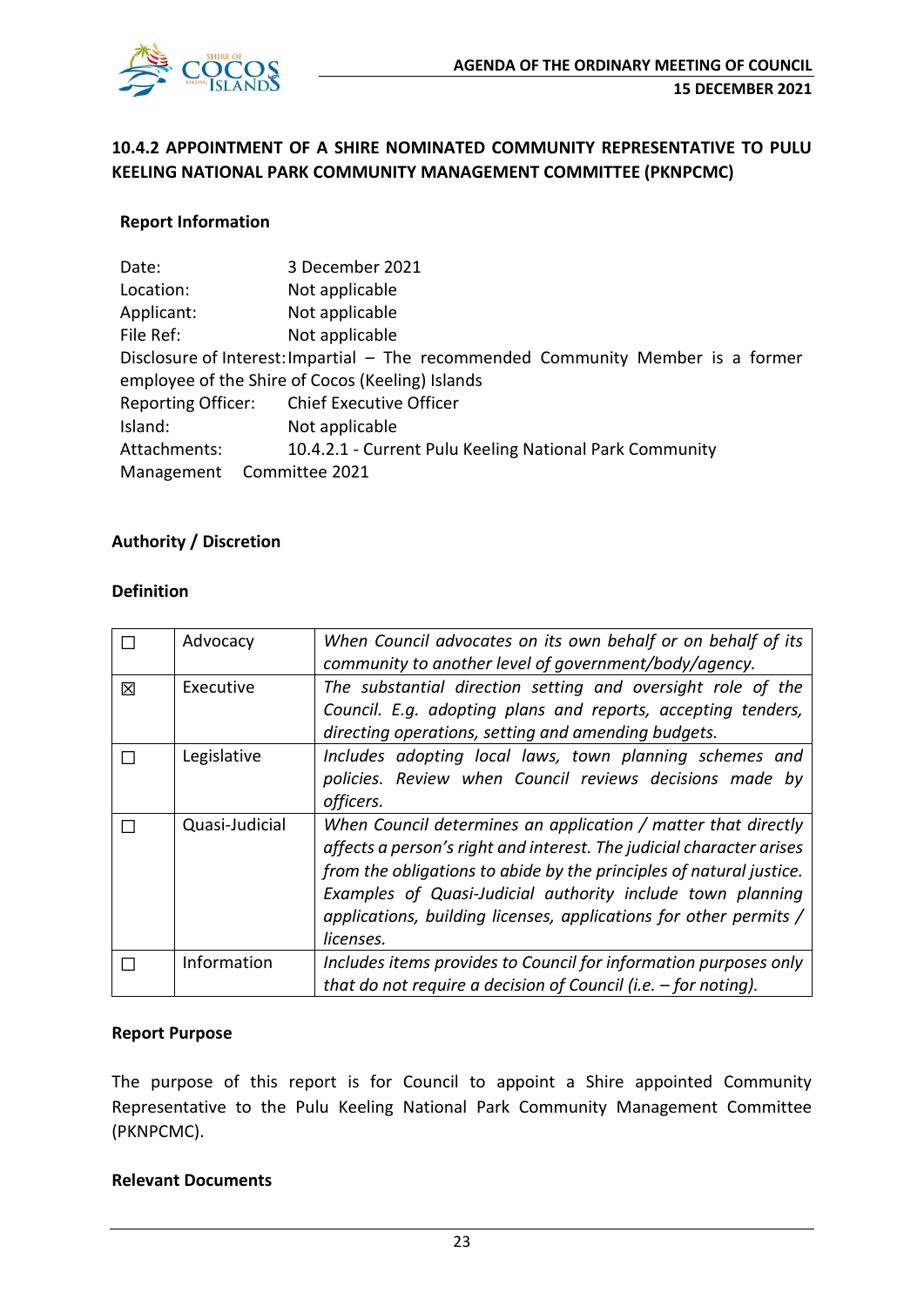

Available for viewing at the meeting Nil

### **Background**

The Shire has an official Council representative on the Pulu Keeling National Park Community Management Committee (PKNPCMC). Under the PKNPCMC Terms of Reference the CMC consists of ten members. These being, six nominated by the Shire from time to time to represent the Cocos (Keeling) Islands community, the Director of National Parks or their nominee, and three other members nominated by Parks Australia from time to time.

With the recent resignation from the Committee by two members, these positions are due to be replaced.

#### **Comment**

Parks Australia recently ran an Expression of Interest in the local Atoll newsletter and on social media to fill the vacancies on the Committee.

Following the outcome of the EOI for the vacancy on the Committee five responses were received:

- 1. Adrian Granger
- 2. Bree Waller
- 3. Isa Minkom
- 4. Zabedi Abedin
- 5. Azlah Mihan

Parks Australia have informed the Shire that they have appointed Zabedi Abedin as their nominated Community Representative with Azlah Mihan as a proxy.

Three remaining EOIs for a Community Member are available for Council to determine the Shire appointed Community Representative to replace outgoing member, Wesen Rasa.

The current make-up of the Committee includes a number of representatives in the community that reside on West Island, and/or are employees of the CKI District Highschool, as contained in Attachment 10.4.2.1. The application from Isa Minkom is set apart from the others as he is a permanent resident of the islands having been born and raised on the islands, he is also a member of the newly formed Cocos Marine Care and is heavily involved in the Cocos Marine Parks process.

Whilst the other applicants demonstrated they have a strong interest in the conservation and sustainability of PKNP and other islands, the attributes of Isa Minkom stand out for the above reasons.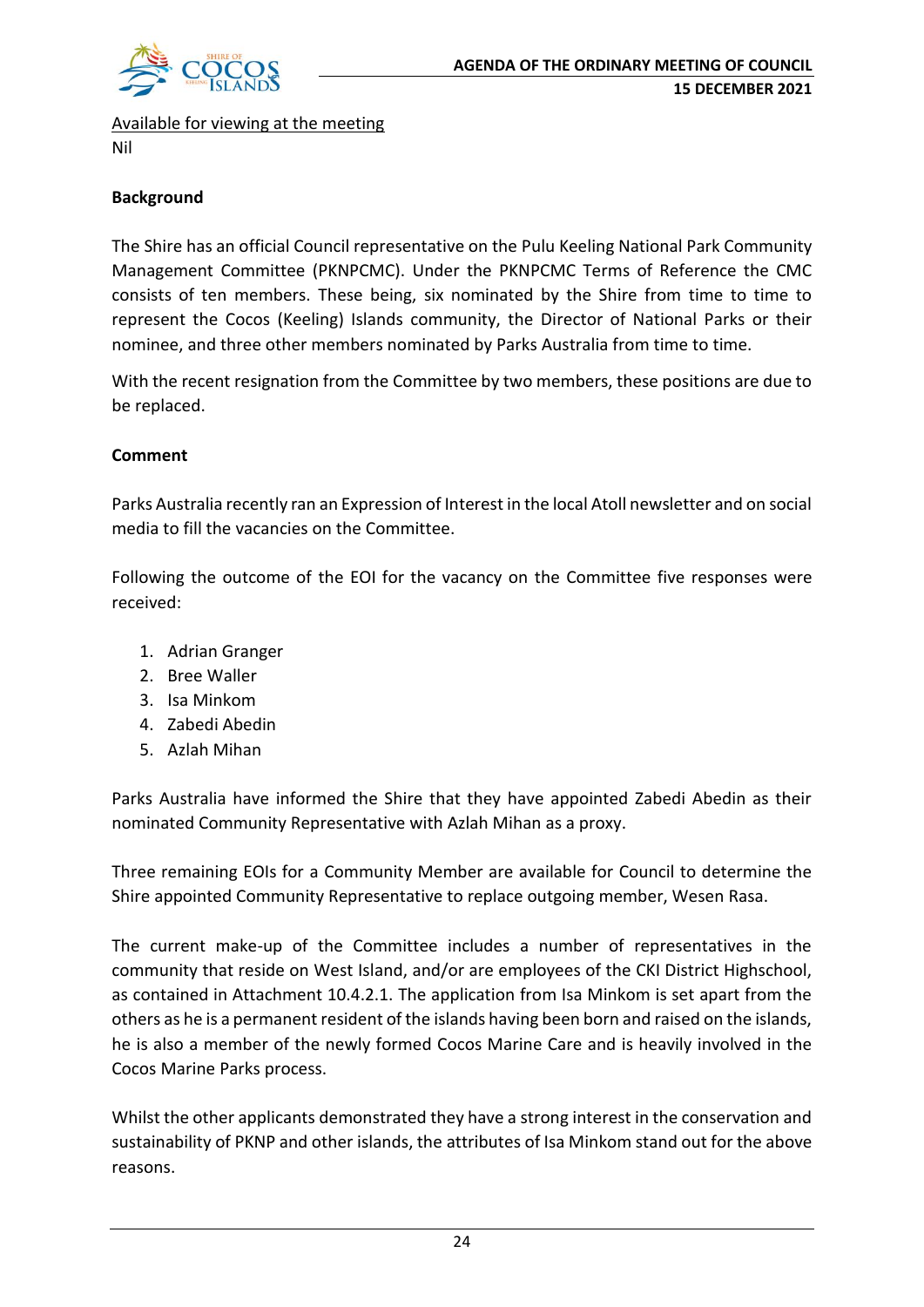

#### **Policy and Legislative Implications**

There are no policy/legislative implications associated with this report.

#### **Financial Implications**

There are no financial implications associated with this report.

#### **Strategic Implications**

Strategic Community Plan - Key Result Area: *Civic Leadership*

#### **Risk Implications**

| <b>Risk Category</b> | <b>Description</b>                                        | <b>Rating (consequence x</b><br>likelihood) | <b>Mitigation Action</b>                                                                                                     |
|----------------------|-----------------------------------------------------------|---------------------------------------------|------------------------------------------------------------------------------------------------------------------------------|
| Reputation           | Other EOI applicants<br>are aggrieved by the<br>decision. | Low $(3)$                                   | EOIs were assessed on<br>their merit against the<br><b>PKNPCMC objectives</b><br>and the information<br>provided in the EOI. |

#### **Risk Matrix**

| <b>Consequence /</b><br>Likelihood | Insignificant (1) | Minor (2)    | Medium (3)       | Major (4)        | Extreme (5)      |
|------------------------------------|-------------------|--------------|------------------|------------------|------------------|
| <b>Almost Certain (5)</b>          | Moderate (5)      | High $(10)$  | <b>High (15)</b> | Extreme (20)     | Extreme (25)     |
| Likely (4)                         | Low(4)            | Moderate (8) | <b>High (12)</b> | <b>High (16)</b> | Extreme (20)     |
| Possible (3)                       | Low(3)            | Moderate (6) | Moderate (9)     | <b>High (12)</b> | <b>High (15)</b> |
| Unlikely (2)                       | Low(2)            | Low $(4)$    | Moderate (6)     | Moderate (8)     | High $(10)$      |
| Rare (1)                           | Low(1)            | Low(2)       | Low $(3)$        | Low $(4)$        | Moderate (5)     |

#### **Conclusion**

The officer's recommendation is for Council to appoint Isa Minkom as the Shire Community Representative to the PKNPCMC.

#### **OFFICER RECOMMENDATION – ITEM NO 10.4.2**

## **THAT COUNCIL, BY SIMPLE MAJORITY, RESOLVES TO ENDORSE ISA MINKOM AS A SHIRE'S COMMUNITY REPRESENTATIVE ON THE PKNPCMC.**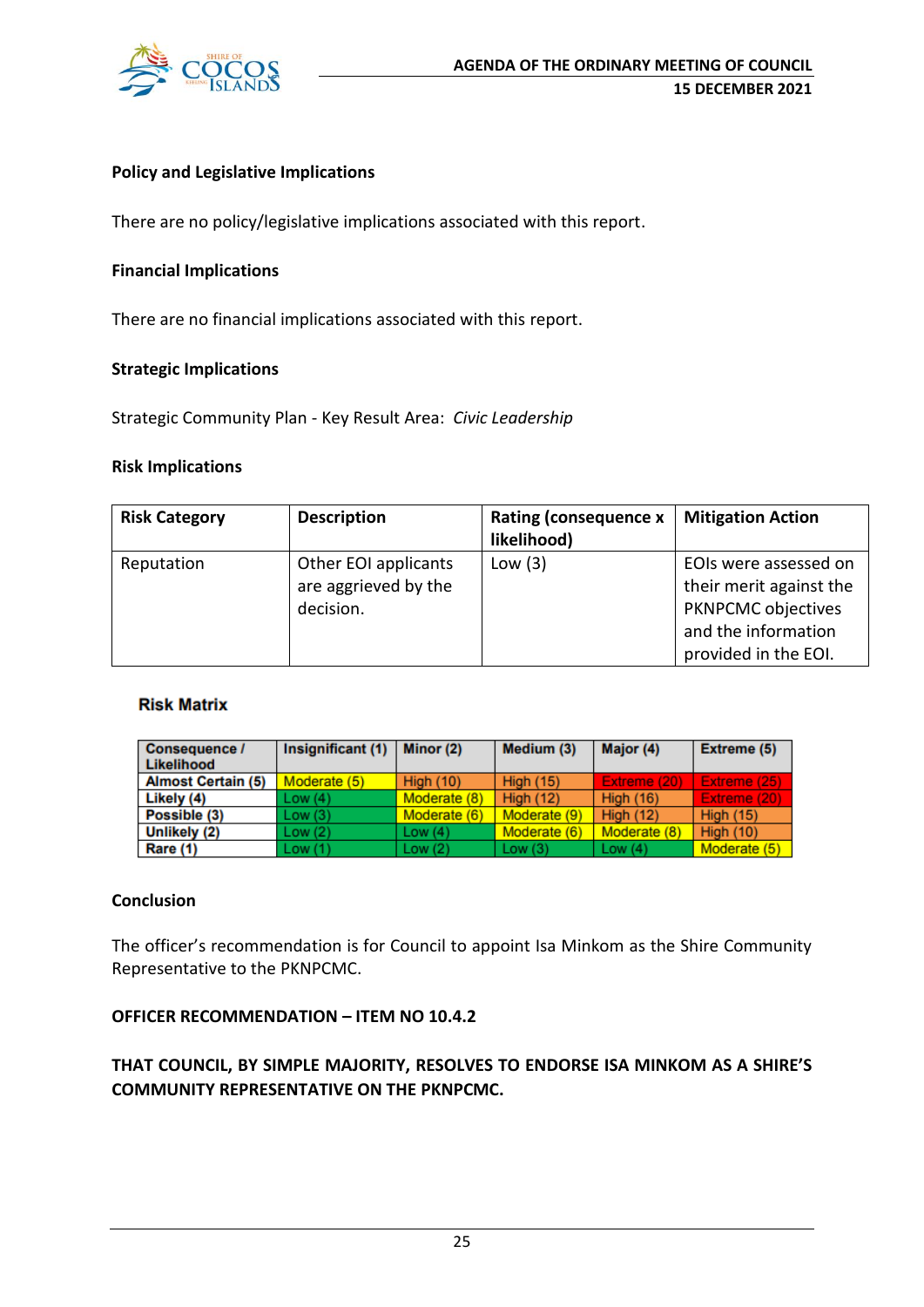

## **10.4.3 APPOINTMENT OF AN EXTERNAL MEMBER TO THE AUDIT AND GOVERNANCE COMMITTEE**

#### **Report Information**

| Date:                       | 6 December 2021                                                    |  |  |  |
|-----------------------------|--------------------------------------------------------------------|--|--|--|
| Location:                   | Not Applicable                                                     |  |  |  |
| Applicant:                  | Not Applicable                                                     |  |  |  |
| File Ref:                   | Not Applicable                                                     |  |  |  |
| Disclosure of Interest: Nil |                                                                    |  |  |  |
| <b>Reporting Officer:</b>   | <b>Chief Executive Officer</b>                                     |  |  |  |
| Island:                     | Not Applicable                                                     |  |  |  |
| Attachments:                | 10.4.3.1 Confidential Attachment - Applicant Assessment - External |  |  |  |
| Audit Committee Member 2021 |                                                                    |  |  |  |

#### **Authority / Discretion**

#### **Definition**

|          | Advocacy       | When Council advocates on its own behalf or on behalf of its         |  |  |  |  |
|----------|----------------|----------------------------------------------------------------------|--|--|--|--|
|          |                | community to another level of government/body/agency.                |  |  |  |  |
| $\times$ | Executive      | The substantial direction setting and oversight role of the          |  |  |  |  |
|          |                | Council. E.g. adopting plans and reports, accepting tenders,         |  |  |  |  |
|          |                | directing operations, setting and amending budgets.                  |  |  |  |  |
|          | Legislative    | Includes adopting local laws, town planning schemes and              |  |  |  |  |
|          |                | policies. Review when Council reviews decisions made by              |  |  |  |  |
|          |                | officers.                                                            |  |  |  |  |
|          | Quasi-Judicial | When Council determines an application / matter that directly        |  |  |  |  |
|          |                | affects a person's right and interest. The judicial character arises |  |  |  |  |
|          |                | from the obligations to abide by the principles of natural justice.  |  |  |  |  |
|          |                | Examples of Quasi-Judicial authority include town planning           |  |  |  |  |
|          |                | applications, building licenses, applications for other permits /    |  |  |  |  |
|          |                | licenses.                                                            |  |  |  |  |
|          | Information    | Includes items provides to Council for information purposes only     |  |  |  |  |
|          |                | that do not require a decision of Council (i.e. $-$ for noting).     |  |  |  |  |

#### **Report Purpose**

This report presents the Expressions of Interest received from individuals seeking to fill the role of external committee member on the Shire of Cocos (Keeling) Islands Audit and Governance Committee.

#### **Relevant Documents**

Available for viewing at the meeting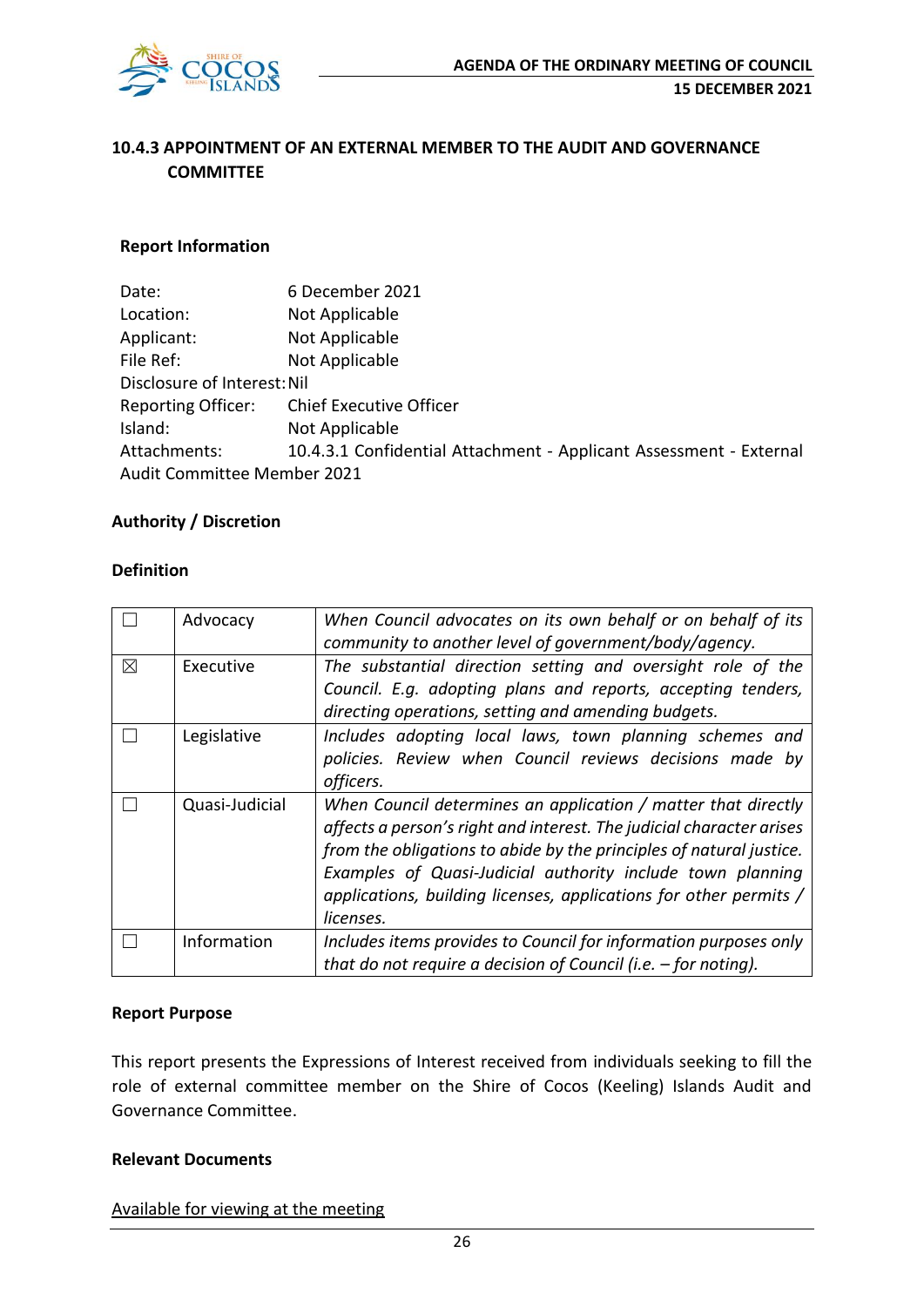

Nil

### **Background**

At the Ordinary Meeting of Council on 6 November 2019, Council resolved to re-establish the Shire of Cocos (Keeling) Islands Audit and Governance Committee and adopted the Terms of Reference (ToRs) for this Committee.

The ToRs established that the membership would consist of four members with three elected members and one external person. The ToRs stated that the appointment of an external person would be made by Council by way of a public advertisement and would be for a maximum term of two years. The ToRs stated that the external person appointed to the Committee would have financial management/reporting knowledge in a local government context and experience and be conversant with financial and other reporting requirements. The ToRs also allowed all members full voting rights, including the External Member.

#### **Comment**

The previously appointed external committee members term ended in October 2021. An expression of interest process was conducted with a closing date of Monday 18 October 2021. The EOI was advertised in the Atoll, on the Shire's website and noticeboards and was distributed by the Local Government Professionals WA jobs board. Four applications were received.

In accordance with s7.1A (3) of the *Local Government Act 1995 (WA) (CKI)* the CEO is not to be a member of an audit committee and may not nominate a person to be a member of an audit committee or have a person to represent the CEO as a member of an audit committee.

Confidential Attachment 10.4.3.1 provides full details of all applications received and an initial assessment of applications to assist Council in determining who to appoint as the external committee member of the Shire of Cocos (Keeling) Islands Audit and Governance Committee. The assessment does not provide a nomination or recommendation by the CEO or any officer.

#### **Policy and Legislative Implications**

Section 7.1A of *the Local Government Act (WA)(CKI) 1996* states that:

- *(1) A local government is to establish an audit committee of 3 or more persons to exercise the powers and discharge the duties conferred on it.*
- *(2) The members of the audit committee of a local government are to be appointed\* by the local government and at least 3 of the members, and the majority of the members, are to be council members.*
- *\* Absolute majority required.*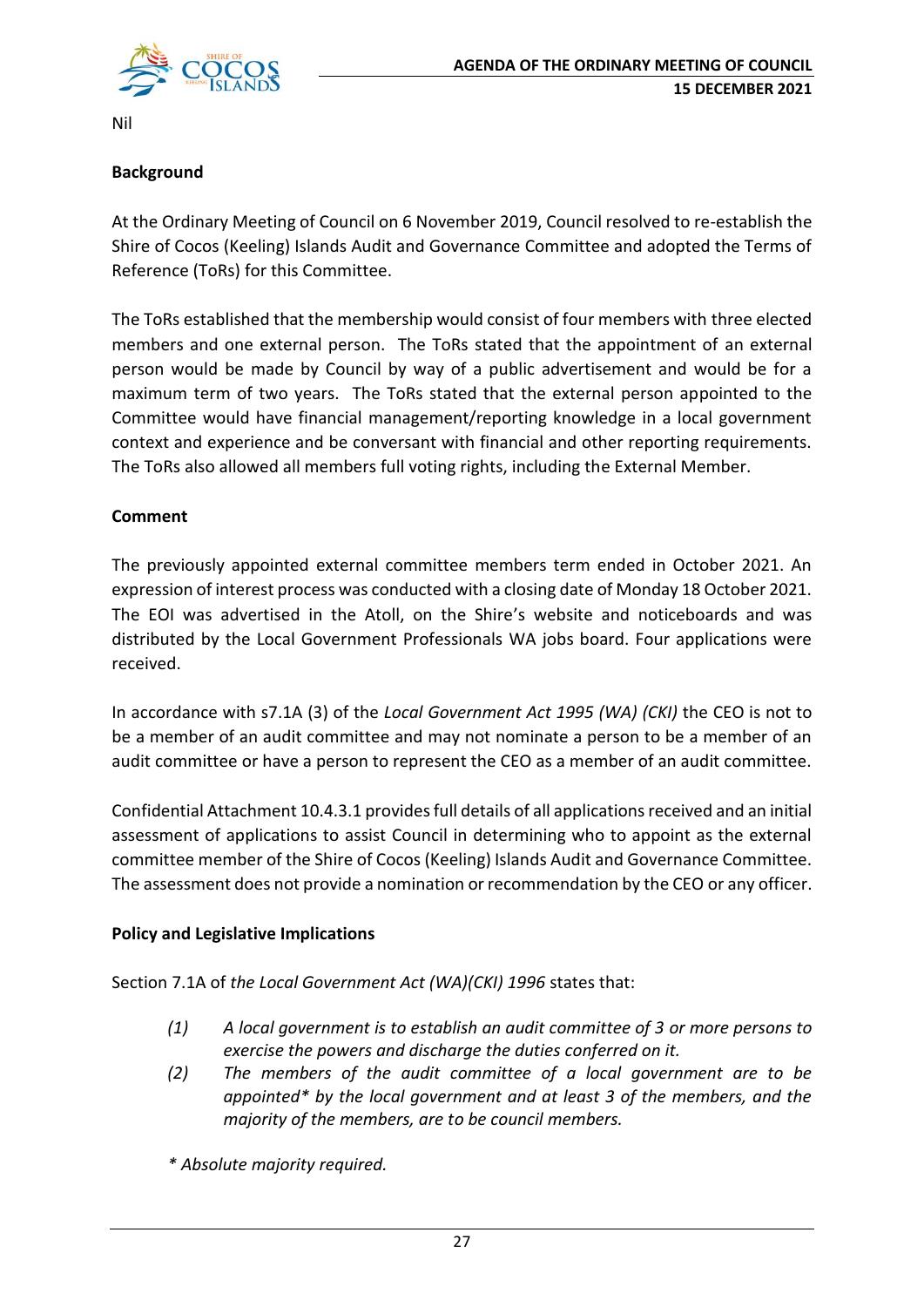

The Shire of Cocos (Keeling) Islands Audit and Governance Committee complies with this requirement in that three members of the Committee are Councillors.

#### **Financial Implications**

The Audit and Governance Committee's Terms of Reference allows for reimbursement of approved expenses to be paid to an external person who is a member of the Committee by prior approval and subject to budget with the intent of having the external member attend one meeting per annum in person. Therefore, the approximate financial impact is dependant on flight and accommodation costs at the time and may range between \$2,500 - \$4,000 per annum.

#### **Strategic Implications**

Strategic Community Plan: Civic Leadership Objective

#### **Risk Implications**

| <b>Risk Category</b> | <b>Description</b>      | Rating (consequence x | <b>Mitigation Action</b>    |  |
|----------------------|-------------------------|-----------------------|-----------------------------|--|
|                      |                         | likelihood)           |                             |  |
| Reputation           | The Shire's reputation  | Moderate (6)          | <b>Audit Committees</b>     |  |
|                      | could possibly be       |                       | provide another             |  |
|                      | damaged if the Audit    |                       | reassurance to the          |  |
|                      | Committee does not      |                       | community regarding         |  |
|                      | fulfil its functions    |                       | the operations of the       |  |
|                      | appropriately.          |                       | organisation and assist     |  |
|                      |                         |                       | in maintaining a            |  |
|                      |                         |                       | positive reputation.        |  |
| Compliance           | The Audit Committee     |                       | The Audit Committee         |  |
|                      | acts outside its        |                       | has properly scoped         |  |
|                      | legislative remit.      |                       | Terms of Reference.         |  |
| Fraud                | Without relevant skills | Moderate (6)          | An external member          |  |
|                      | and experience, the     |                       | with appropriate skills,    |  |
|                      | Audit Committee is      |                       | qualifications and          |  |
|                      | less effective in       |                       | experience will aid in      |  |
|                      | fulfilling its role in  |                       | ensuring an effective       |  |
|                      | protecting the Shire    |                       | <b>Audit and Governance</b> |  |
|                      | from possible fraud.    |                       | Committee is one tool       |  |
|                      |                         |                       | to protect an               |  |
|                      |                         |                       | organisation from           |  |
|                      |                         |                       | fraud.                      |  |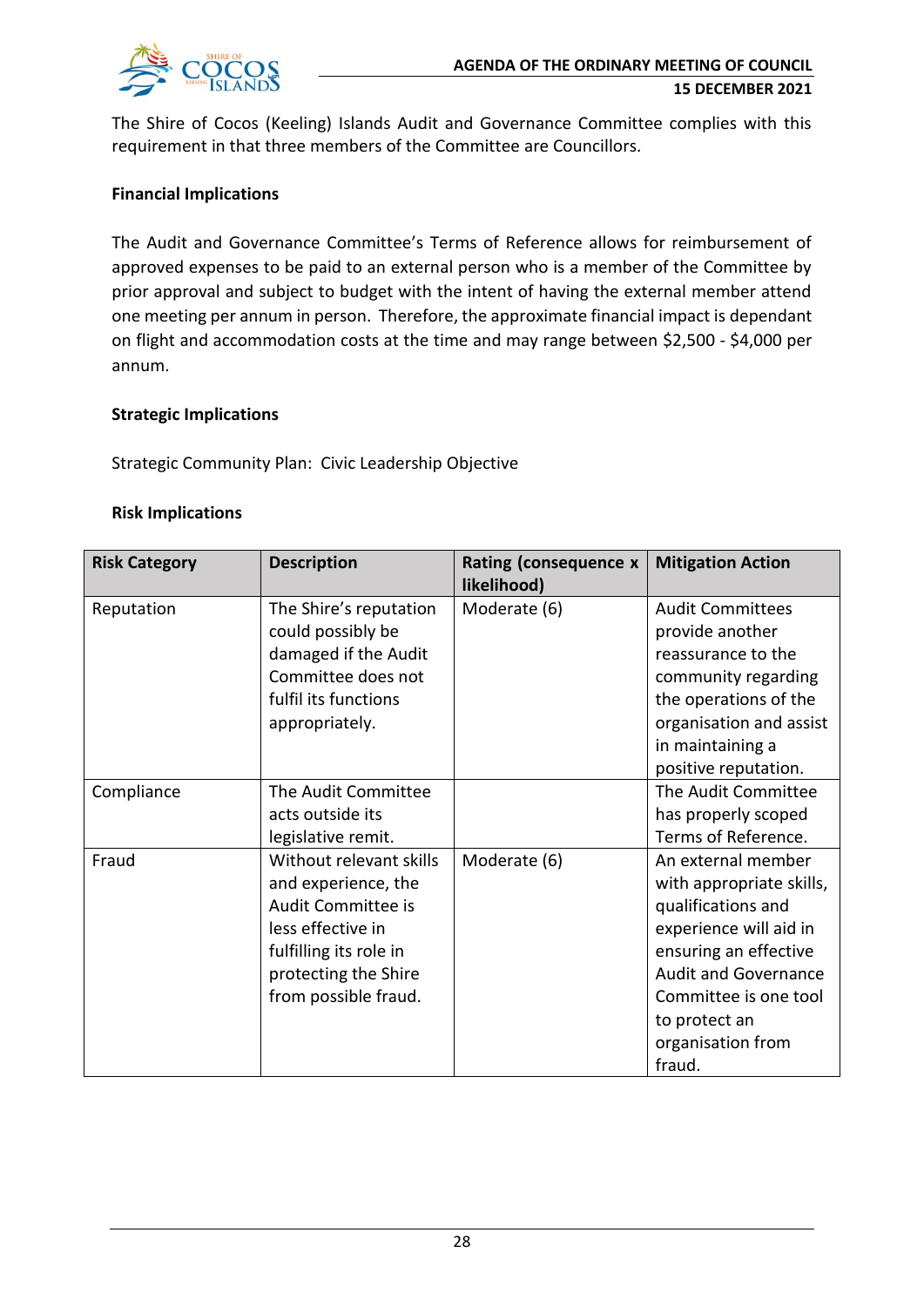

#### **Risk Matrix**

| <b>Consequence /</b><br>Likelihood | Insignificant (1) | Minor (2)        | Medium (3)       | Major (4)        | Extreme (5)      |
|------------------------------------|-------------------|------------------|------------------|------------------|------------------|
| <b>Almost Certain (5)</b>          | Moderate (5)      | <b>High (10)</b> | <b>High (15)</b> | Extreme (20)     | Extreme (25)     |
| Likely (4)                         | Low(4)            | Moderate (8)     | <b>High (12)</b> | <b>High (16)</b> | Extreme (20)     |
| Possible (3)                       | Low(3)            | Moderate (6)     | Moderate (9)     | <b>High (12)</b> | <b>High (15)</b> |
| Unlikely (2)                       | Low(2)            | Low $(4)$        | Moderate (6)     | Moderate (8)     | <b>High (10)</b> |
| Rare (1)                           | Low(1)            | Low(2)           | Low $(3)$        | Low $(4)$        | Moderate (5)     |

#### **Voting Requirements**

Absolute Majority

#### **Conclusion**

As the Audit and Governance Committee have not been able to meet prior to this Council meeting, a recommendation has not been made by the Committee. The assessment and appointment is to be made by Council.

#### **COMMITTEE'S RECOMMENDATION – ITEM NO 10.4.3**

**THAT COUNCIL, BY ABSOLUTE MAJORITY, PURSUANT TO S7.1A OF THE** *LOCAL GOVERNMENT ACT 1995 (WA)(CKI)***, RESOLVES TO:**

- **1. NOMINATE \_\_\_\_\_\_\_\_\_\_\_\_\_\_\_\_\_\_\_ AS THE PREFERRED APPLICANT; AND**
- **2. SUBJECT TO THE SHIRE PRESIDENT HOLDING A TELEPHONE INTERVIEW WITH THE PREFERRED APPLICANT AND BEING SATISFIED THAT THEY HOLD THE REQUIRED SKILLS AND EXPERIENCE, APPOINT \_\_\_\_\_\_\_\_\_\_\_\_\_\_\_ TO THE SHIRE OF COCOS (KEELING) ISLANDS AUDIT AND GOVERNANCE COMMITTEE WITH THEIR MEMBERSHIP EXPIRING ON THE DAY PRIOR TO THE NEXT ORDINARY LOCAL GOVERNMENT ELECTION DUE TO BE HELD IN OCTOBER 2023.**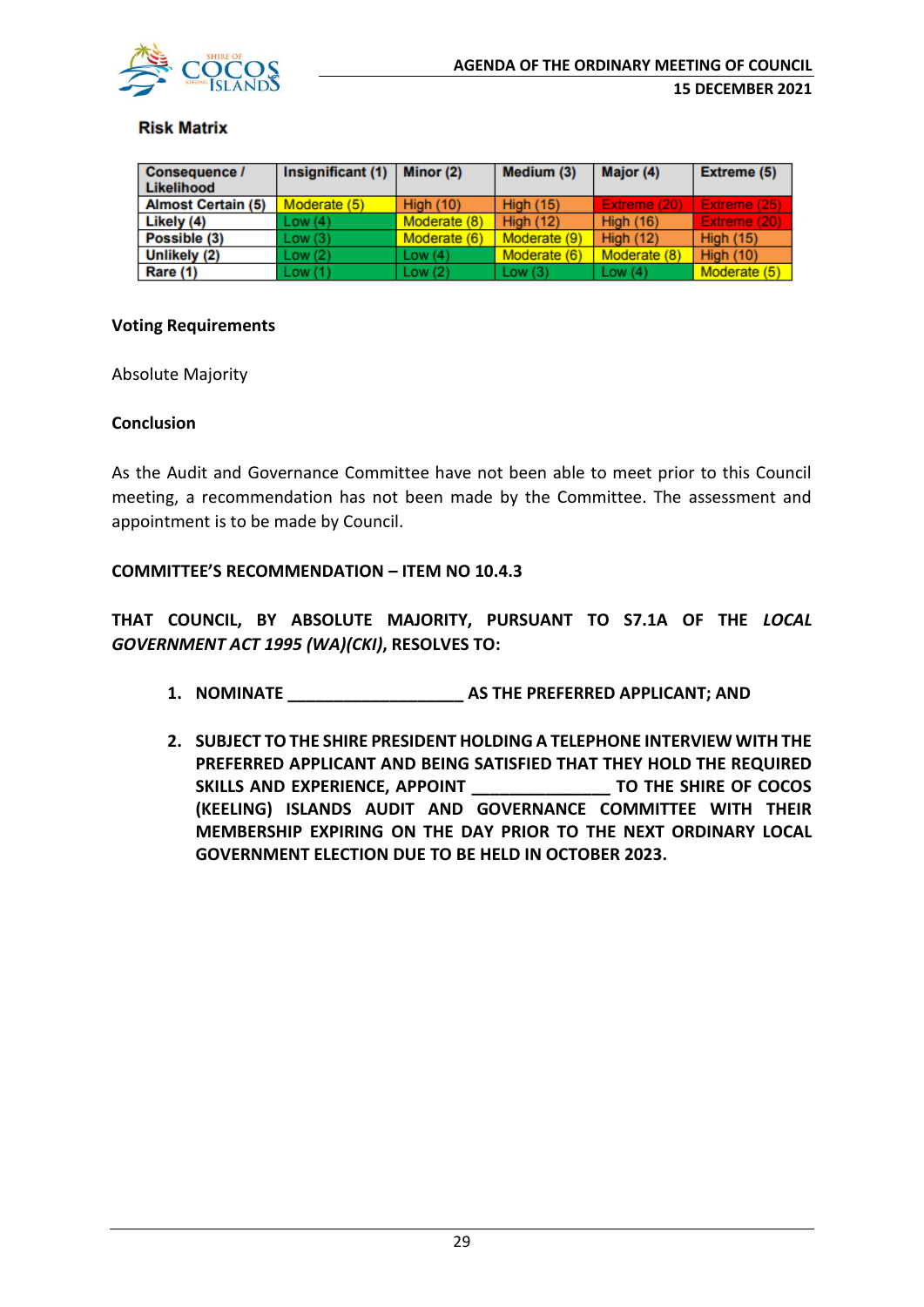

- **11. MINUTES TO BE RECEIVED**
- **12. ELECTED MEMBERS MOTION OF WHICH PREVIOUS NOTICE HAS BEEN GIVEN**
- **13. MOTIONS WITHOUT NOTICE WITH LEAVE OF COUNCIL**
- **14. MATTERS BEHIND CLOSED DOORS**
- **15. MATTERS RELATING TO THE LAND TRUSTS**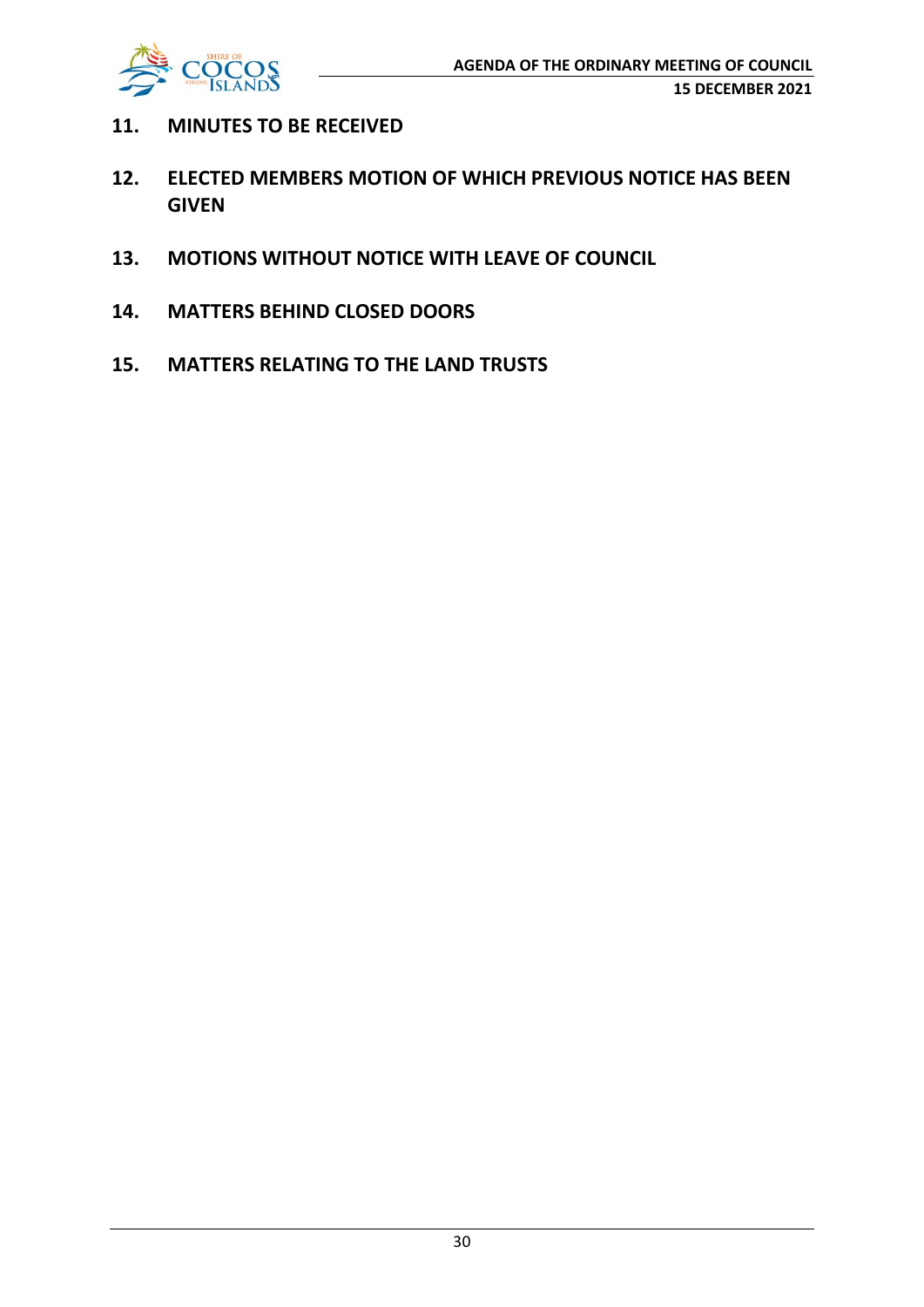



## MATTERS RELATING TO THE LAND TRUST 1979 AND LAND TRUST 1984

The Australian Government transferred ownership of portions of land on the Cocos (Keeling) Islands, under two separate deeds, to the Territory's local government being the Cocos (Keeling) Islands Council. On 1 July 1992, the Territories Law Reform Act came into effect by which the Commonwealth Government applied Western Australian laws to the Cocos (Keeling) Islands. The *Local Government (Transition) Ordinance 1992* established the Shire of the Cocos (Keeling) Islands by absorbing the Cocos (Keeling) Islands Council. By this arrangement, the body corporate called the Shire of Cocos (Keeling) Islands became the Trustee for both Land Trusts. Decisions relating to the Trust are made by Council as the decision-making arm of the body corporate.

**The 1979 Deed:** The 1979 Trust Deed applies to all of the land above the high-water mark on Home Island, except Lot 13, Lot 14 and Pulu Gangsa (Cemetery Island). The Deed states that the land is to be held 'upon trust for the benefit, advancement and wellbeing of the community formed by the Kampong residents.' No other terms were expressed in the Deed. 'Kampong residents' were described in the 1979 Trust Deed as 'the residents from time to time of the Kampong area'.

**The 1984 Deed:** The 1984 Trust Deed applies to all parcels of land situated and being above high-water mark within the Cocos (Keeling) Islands, including North Keeling Island, but not including parcels of land as described in the First Schedule of the 1984 Trust Deed. This transferred land was to be held by the Council (and later, by its successor, the Shire) 'upon trust for the benefit, advancement and wellbeing of the Cocos (Keeling) Islander's resident in the Territory on land owned by the Council."